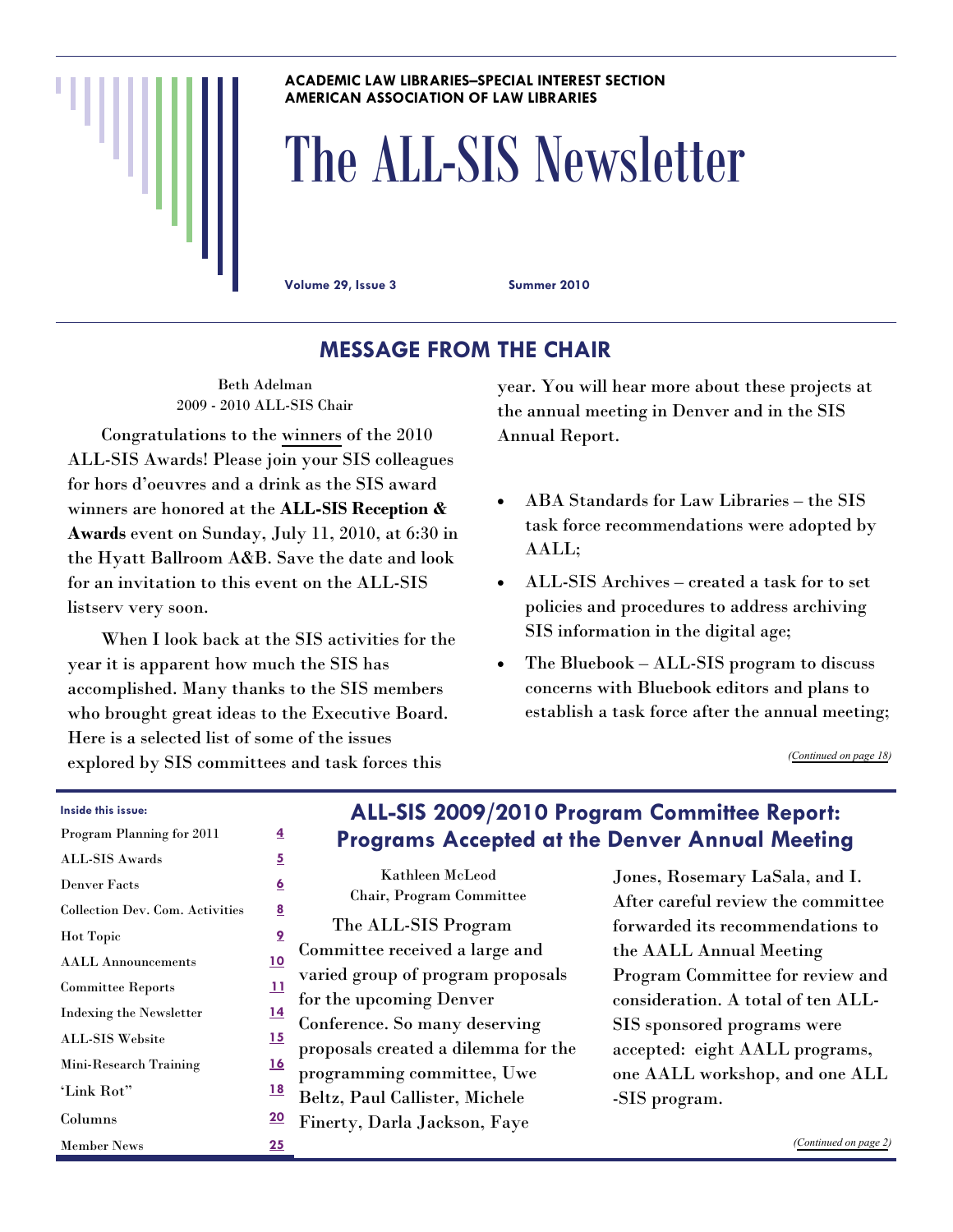### <span id="page-1-0"></span>**ALL-SIS Programs, Cont'd**

#### **AALL Workshop:**

**W-3 From Novice to Knowledgeable: Newer Directors Tell What They Had to Learn. Date & Time: Saturday, July 10, 12:30 - 5:00 p.m.** 

 A panel of newer academic library directors will outline the skills they felt were most valuable to them in securing a director's position and then thriving in that role. Panelists will discuss: budget management, change management, personnel management, project management, collection development and others. Participants will have an opportunity to select a skill they would like to explore and work in small groups to develop a learning plan for this skill.

#### **AALL Programs**

### **A-1 The Bluebook: An Open Discussion among Editors and Librarians**

**Date & Time: Sunday, July 11, 1:30 - 2:45 p.m.** 

 This program will feature an open discussion among law librarians and the editors of The Bluebook. By answering questions posed by the moderator, the editors will explain the rationale behind Bluebook rules, while the librarians will discuss issues they face as they assist users with The Bluebook. The program is not intended to make the editors change the rules "for us," but, instead, to make all users of the Bluebook better informed as they work with their editors and students.

### **A-2 Mile High Summit on Training: Are Things Coming to a Peak?**

#### **Date & Time: Sunday, July 11, 1:30 - 2:45 p.m.**

 Librarians have debated this issue for years. Now, with the economy putting pressure on law firms and law schools, the talk about who and how to train law students to become practicing attorneys is becoming action. Law firms have announced in-depth training programs where the

incoming associates are paid less but enrolled in intensive training on practicing laws. Law schools have added practice-oriented courses, and some have instituted lawyering programs. There have even been suggestions of unpaid apprenticeships. This program will examine how the current economic crisis has shifted the focus on how to train associates. Panelists will discuss the challenges facing law firms and law schools and identify opportunities for librarians to map their future and be a part of these revolutionary changes.

### **B-1 Developing Leaders: Inside, Outside, and Together**

**Date & Time: Sunday, July 11, 3:00 - 4:00 p.m.** 

 Librarians need to be able to identify abilities in themselves and within developing members of the profession that will allow them to be effective leaders. The three parts to leadership development are: 1) "The Inside," which means to know yourself. Examining the concepts of emotional intelligence will provide tools to better understand your leadership abilities and potential. 2) "The Outside," which means how we relate and use our abilities within our groups and organizations. 3) "The Together," which means it takes a village to raise a leader. Mentoring and feedback are vital to the development of one's own abilities and those around us. This panel discussion/discovery session will provide ample opportunity to discover and interact with the presenters.

#### **C-4 Communicating with Patrons - The Best of the Best**

**Date & Time: Sunday, July 11, 4:15 - 5:15 p.m.** 

 Communicating with students is a challenge academic law librarians face daily. Our competition is the students' downtime, lunchtime, web time, and time with friends. What's the best *[\(Continued on page 3\)](#page-2-0)*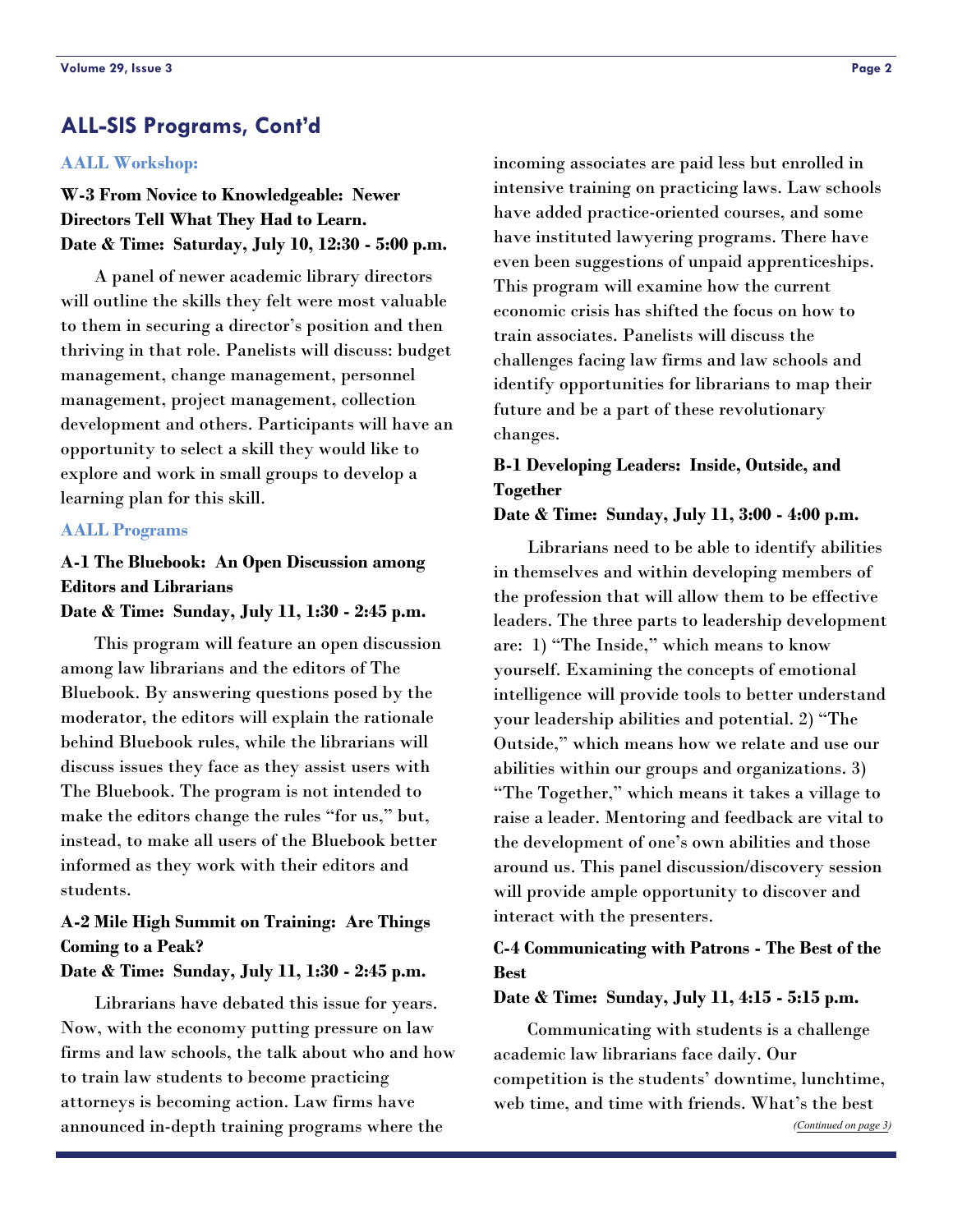### <span id="page-2-0"></span>**ALL-SIS Programs, Cont'd**

way to reach them? What works beyond the lure of free food? The ALL-SIS Student Services Committee will hold a "contest," asking members to submit examples of their successes in communicating with students. The committee will choose approximately six top examples that will be presented at an informal poster session. Attendees will be able to drop by any or all of the sessions and see what worked, ask questions, and walk away with fresh ideas on communicating with students. All examples would be presented at the same time, and attendees could stop by as many as they wanted to in the allotted time.

### **E-2 The Boulder Statement: Creating a Signature Pedagogy for Legal Research Education Date & Time: Monday, July 12, 10:00 - 10:30 a.m.**

 Law schools are currently considering redefining their curriculums to respond to the highly influential 2007 Carnegie Report which advocates enhancing the signature pedagogy of legal education, the Socratic Method, with an experience that better integrates skills instruction. Legal research is a fundamental legal skill, one the bench and bar routinely indicate law schools do not teach well. As legal research professionals, law librarians should respond to the Carnegie Report by examining legal research education. This presentation explains how law librarians can contribute to curricular reform by leading the way with the development of a signature pedagogy for legal research, based on the Carnegie Report's recommendations. The panel will provide an overview of the Boulder Statement on Legal Research Education, the need for a signature pedagogy of legal research, and how this statement can assist in advancing legal research instruction in law schools.

### **F-3 FOIA Requests and Preservation: An Emerging Collection Development Model for the Virtual Library**

#### **Date & Time: Monday, July 12, 10:45 - 11:45 a.m.**

 Many law libraries are looking to develop distinctive digital collections of materials that aren't available through commercial publishers. Collecting documents secured through FOIA requests offers a unique opportunity for these institutions. As government secrecy has increased, the number of FOIA requests has escalated, making procuring previously restricted government documents for public use an important goal. Law libraries are poised at the intersection of scholarship, freedom of information, preservation, and collection development, standing in a pivotal position to help scholars and practitioners access this hard-to-find content. This program will present a cross-section of perspectives on building, contextualizing, publicizing, and preserving a digital archive collection of materials secured through FOIA. Discover how these declassified documents in digital formats can be collected, archived, and made accessible for current and future research

### **G-1 Navigating Your Way to the Classroom: Law Librarians Teaching New Law School Classes Date & Time: Monday, July 12, 4:00 - 5:15 p.m.**

 The 2007 Carnegie Report on Legal Education calls for significant changes in legal education, including greater emphasis on practical skills development. This could potentially result in greater teaching opportunities for law librarians. The speakers, three librarians who teach upperlevel legal research courses, will discuss how they bring "real life" into their classrooms through their lectures, exercises, classroom discussions, and assessment tools. Using a foreign and international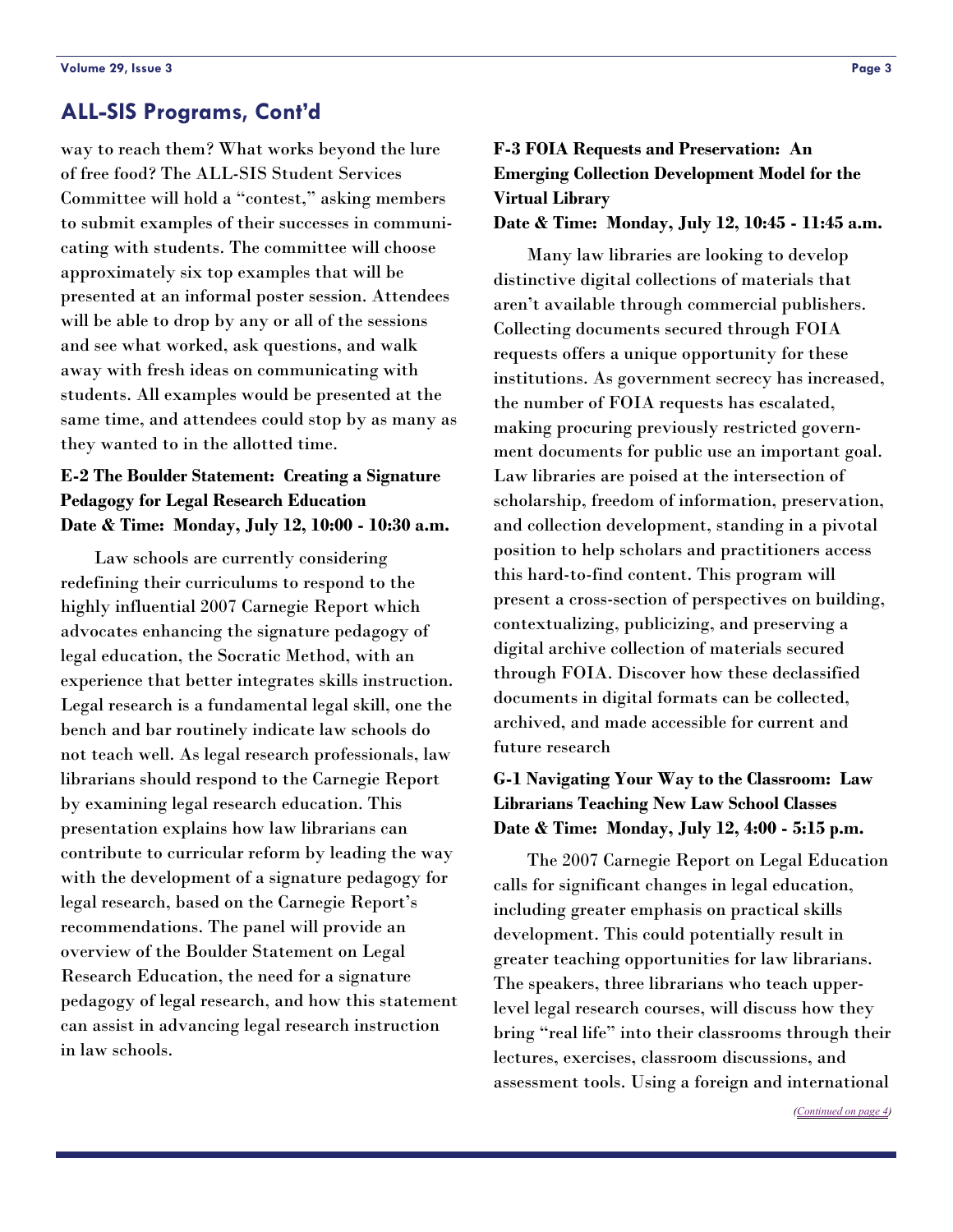### <span id="page-3-0"></span>**ALL-SIS Programs, Cont'd**

legal research class as a case study, the first speaker will guide participants through the necessary steps to design, obtain law school approval of, and implement a course. The second speaker will prepare participants to design a syllabus, including learning goals, and assignments that will measure students' success at achieving those learning goals. The speaker will also address the need to consider students' various learning styles when creating assignments. The final speaker will identify the skills and practices necessary for building one's credibility as a professor, thereby creating an effective classroom presence. This program will help other librarians develop their own legal research course.

### **K-2 Collection Development Tools: From 'Tried and True' to 'Spiffy and New!' Date & Time: Tuesday, July 13, 3:30 - 4:00 p.m.**

 With every new year and each new technological marvel, the work of librarians engaged in collection development has the potential to get more complex. We are barraged with publication announcements in our e-mail inboxes, our print mailboxes and on our fax machines. Many of us also have contracts with book jobbers, subscriptions to products designed to help with collection development workflow, and a number of other individually devised schemes for locating and acquiring the right materials for our libraries, while eliminating the items that don't fit our collections. With so much information at our fingertips and so many possibilities before us, now is the perfect time to review both the fundamental "tried-and-true" tools of collection development, as well as some of the newer tools that hold great promise for streamlining our workflow to get the most comprehensive and relevant information. This program will touch on a few of the most widely used traditional tools for collection

development, some of which include Books in Print, WorldCat, acquisitions listservs, and slip/approval plans. It will then move on to some of the new and exciting possibilities offered by Web 2.0, like RSS feeds for new acquisitions and collection development blogs. Participants' input on their favorite tools they currently use will be gathered and shared.

#### **ALL-SIS Program**

### **ReMapping Faculty Services Support: New Models for Cooperation and Collaboration Date & Time: Monday, July 12, 8:45 - 9:45 a.m.**

 Panelists will explore different models of providing faculty services and the pros and cons of each model. Panelists will discuss strategies to find the right balance between providing faculty research support, teaching, and other library duties with constrained budgets, a smaller staff, and the push to be more proactive in legal education.

 Please come out and support the ALL-SIS Programs in Denver and begin thinking about the proposals for the 2011 Philadelphia Conference.

### **Program Planning for 2011**

Anne Myers 2011 AMPC Chair

 There is no theme for the 2011 meeting. They usually sound the same, so we're doing away with one for Philadelphia. Instead, our goal is to have the best programs that we can offer.

 We will be scheduling program tracks through the 2011 conference, based on the AALL Core Competencies, which apply across different types of libraries. More information including program examples will be available soon. For now, here are the tracks:

- a. General or Core Programs
- b. Library Administration and Management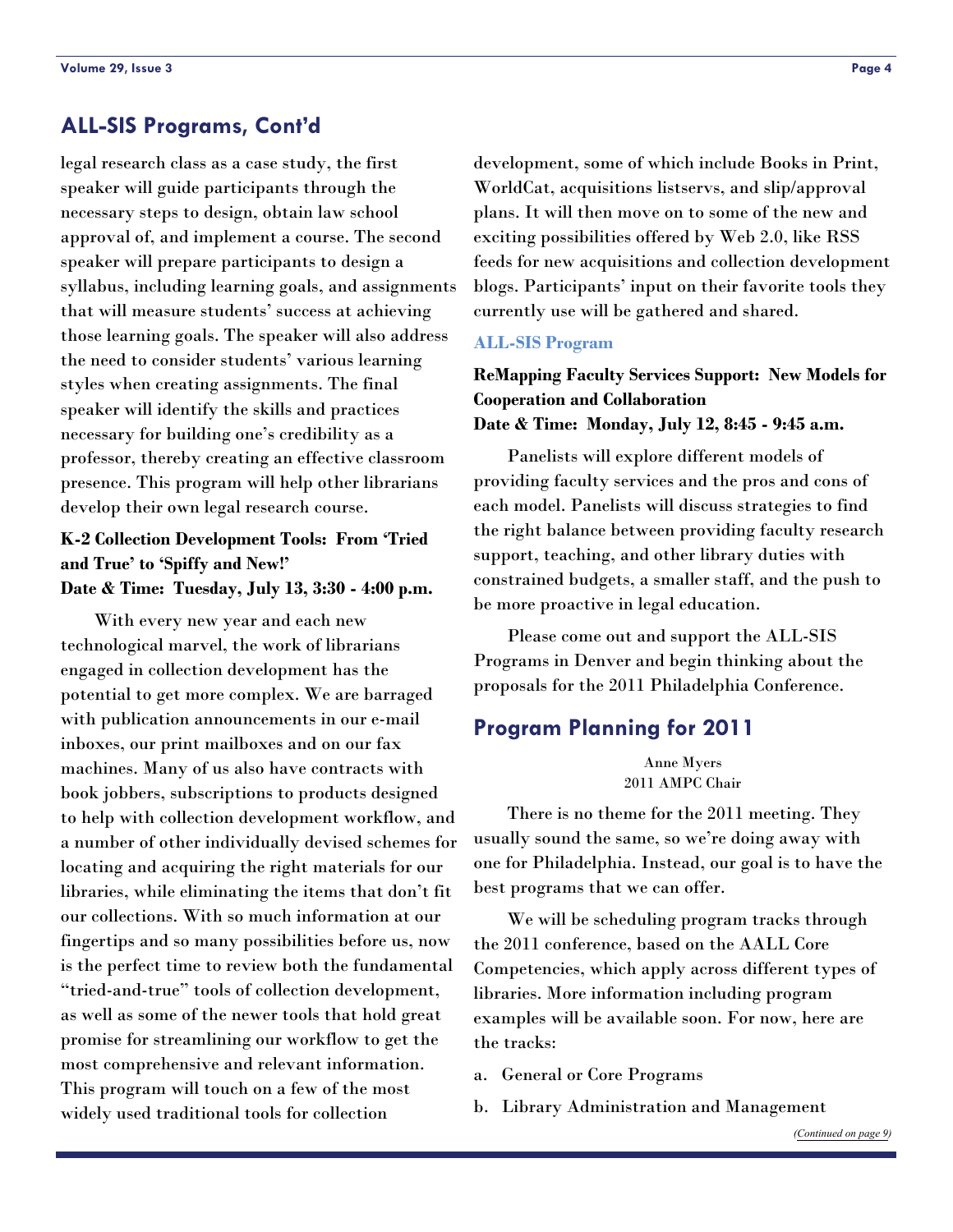### **ALL-SIS Awards for 2010**

#### Ron Wheeler Chair, Awards Committee

<span id="page-4-0"></span> It is my pleasure to announce, on behalf of the ALL-SIS Awards Committee, the recipients and winners of several ALL-SIS grants and awards for 2010. But, first I would like to thank each and every one of you who applied for a grant or nominated a colleague for an award. We had many deserving applicants and nominees this year, and all of them were deserving of recognition. Nevertheless, the people receiving grants or awards this year are as follows:

- The *ALL-SIS Regular Member Stimulus Grant* goes to **Swee Berkey** of the University of Hawaii School of Law;
- The *ALL-SIS Active Member Stimulus Grant* goes to **Courtney Selby** of the Mabee Legal Information Center at the University of Tulsa College of Law;
- The *ALL-SIS CONELL Grant* goes to **Theresa Strike** of the University of New Mexico School of Law Library;
- The *ALL-SIS Outstanding Service Award* goes to **Leah Sandwell-Weiss** of the University of Arizona Rogers College of Law Cracchiolo Law Library;
- The *ALL-SIS Outstanding Article Award* goes to **Nancy P. Johnson** of Georgia State University College of Law Library for her article, *What First Year Law Students Should Learn in a Legal Research Class*;
- The *Frederick Charles Hicks Award for Outstanding Contributions to Academic Law Librarianship* goes to **Mary Kathleen Pric**e of the University of Florida Levin College of Law Legal Information Center.

 Each of the ALL-SIS award and grant recipients will be recognized at our ALL-SIS Reception and Awards Ceremony on Sunday, July 11, 6:30 - 9:00 p.m., Hyatt Centennial Ballroom AB.

 The ALL-SIS Awards Committee was a phenomenal group this year, and I'd like to publicly thank each of the committee members for their hard work. This year's Awards committee consisted of:

Ron Wheeler, Chair Georgia State University College of Law Libray Ruth Levor, Vice Chair University of San Diego Legal Research Center Deborah Darin Loyola University Chicago D.R. Jones Univ of Memphis Cecil C. Humphreys School of Law Carol Roehrenbeck Rutgers Law School - Newark Linda Sobey Florida A&M University Law Library Jason Sowards Wake Forest University

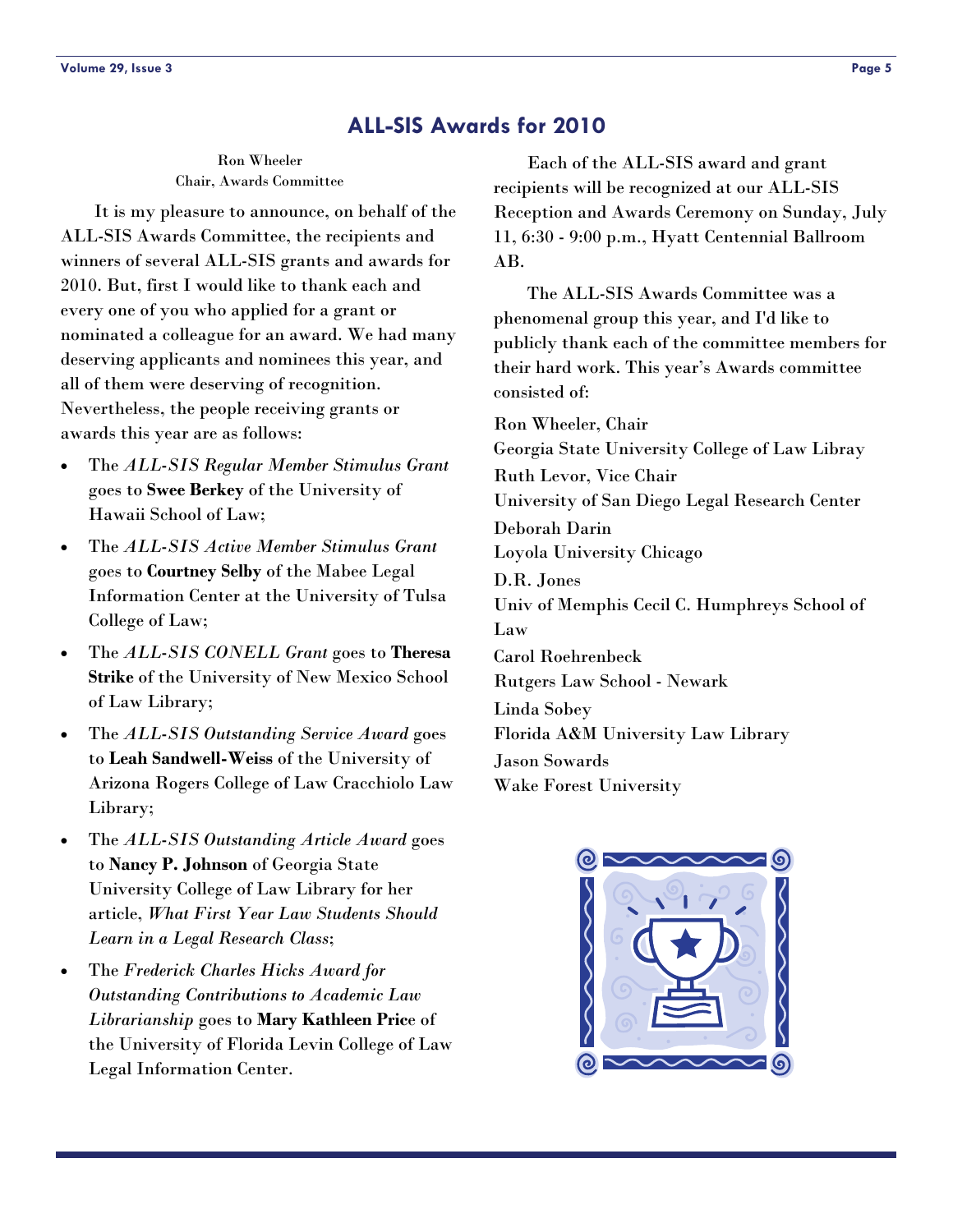### **Did You Know** *That* **About Denver?**

<span id="page-5-0"></span>Lauren E. Schroeder University of Houston Law Center, O'Quinn Law Library

 As this year's Annual Meeting draws ever closer, I decided to put together a myriad of little tidbits about the host city. I hope you'll find the list informative and interesting (or at least potentially useful to any Jeopardy aspirations you may have), so in no particular order:

- The 105th meridian west of Greenwich, which serves as the reference point for the Mountain Time Zone, goes through Denver's Union Station.
- In addition to having the city named for him, U.S. Representative and territorial governor James William Denver is also the inspiration behind the Denver omelet, which usually contains ingredients such as ham, onions, and green peppers.
- The precursor to today's United Way was formed in Denver in 1887. Called the Charity Organizations Society, it was created by religious leaders to coordinate local services to the population and to raise funds for several agencies.
- In 1970, Denver was chosen as the host city for the 1976 Olympic Winter Games. However, due to fears of taxes being increased, the citizens voted against it in 1972, giving Denver the distinction of being the only city to ever turn down hosting the Olympics after being selected.
- Denver is at the midpoint of a 10 year plan to end homelessness, called Denver's Road Home. Its successes include: creating more than 1,500 new housing units, helping more than 3,000 people find jobs, and providing assistance to several thousand families in order to keep them from becoming homeless.
- For the chocoholics in our midst: Russell Stover Candies began producing its chocolates in Denver in 1923.
- Quiznos was founded in Denver in 1981, and continues to be headquartered there.
- Denver has the second-largest performing arts complex in the nation (behind Lincoln Center), and it is the largest housed under one roof.
- Got beer? Denver is number one in the nation for beer production per capita, and second overall in terms of the number of breweries. But you might want to go easy on the alcohol, since the high altitude can increase its effects quickly.
- Animal Planet's "Emergency Vets" television show (1998-2002) was filmed in Denver's Alameda East Veterinary Hospital, and several of the featured vets are still there.
- Denver is the second-oldest sister city in the U.S., establishing an officially-approved relationship with Brest, France in 1948.
- Denver resident Margaret "Molly" Brown of Titanic fame also earned the Legion of Honor for her relief efforts in France during World War I.
- Denver's Botanic Gardens were featured in the book "1001 Gardens You Must See Before You Die" (edited by Rae Spencer-Jones, Barron's, 2007).
- According to the U.S. Census website, approximately 7,600 people are employed in legal occupations, 14,800 people work in education, training, and library occupations, and there are about 1,000 law offices in Denver.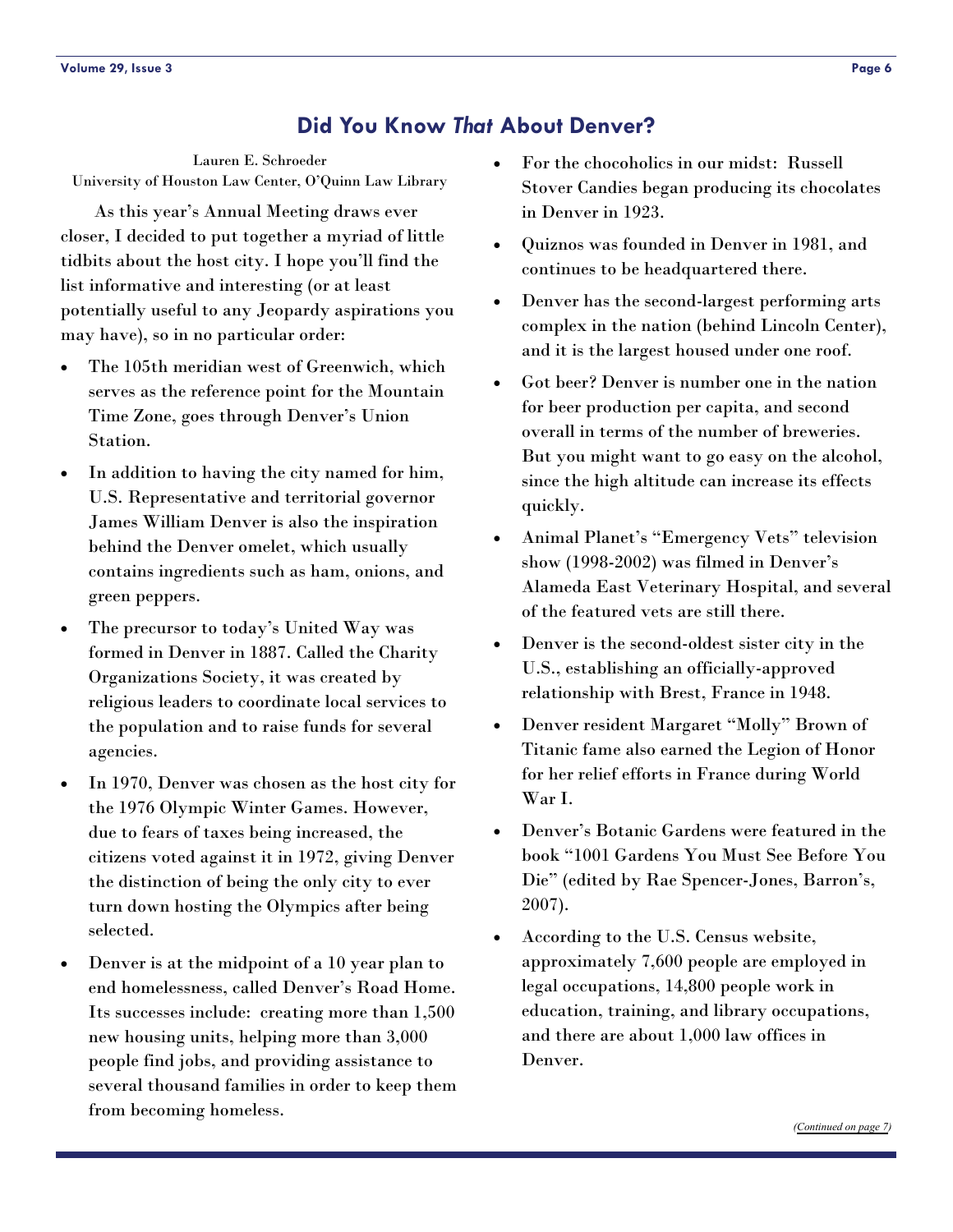### **Denver, Cont'd**

- <span id="page-6-0"></span> It is one of only two U.S. cities with 8 professional sports teams: the Colorado Rockies (baseball), Colorado Rapids (soccer), Denver Broncos (football), Denver Outlaws and Colorado Mammoth (lacrosse), Denver Nuggets (basketball), Colorado Crush arena football), and Colorado Avalanche (hockey).
- It has the nation's largest Cinco de Mayo celebration.
- There are more than 300 days of sunshine per year, so bring your sunscreen!
- Denver's U.S. Mint was founded in 1863 as an assay office, became a working mint in 1904, and its current output can be over 50 million coins a day.
- It has the third-highest percentage of college graduates in the country, with 35.5% of its population having at least a Bachelor's degree.
- Denver has the largest public parks system of any city in the U.S. – there are 205 parks within the city limits.
- It has the first stand-alone nonprofit invertebrate zoo in the nation – its Butterfly Pavilion is home to over 1,200 free-flying butterflies, as well as other insects.
- Denver's first public library opened in 1889 in a wing of Denver High School, described as a "center of public happiness" by City Librarian John Cotton Dana, and moved to its own building (funded by Andrew Carnegie) in 1910.

#### **Sources Consulted:**

Alameda East Veterinary Hospital: [www.alamedaeast.com/](http://www.alamedaeast.com/) Butterfly Pavilion: [www.butterflies.org/](http://www.butterflies.org/) Census Bureau: [www.census.gov/](http://www.census.gov/) Colorado's official tourism site: [www.colorado.com/](http://www.colorado.com/)

| Denver Metro Chamber of Commerce:                |
|--------------------------------------------------|
| www.denverchamber.org/                           |
| <b>Denver Performing Arts Complex:</b>           |
| www.artscomplex.com/                             |
| Denver Public Library: http://denverlibrary.org/ |
| Denver Sister Cities International:              |
| http://denversistercities.org/                   |
| Denver Tourist & Vacation Information:           |
| www.denver.org/                                  |
| Denver's Road Home: www.denversroadhome.org/     |
| <b>Molly Brown House Museum:</b>                 |
| www.mollybrown.org/                              |
| Quiznos: www.quiznos.com/subsandwiches/          |
| Russell Stover: www.russellstover.com/           |
| United States Mint: www.usmint.gov/              |
| United Way: www.liveunited.org/                  |

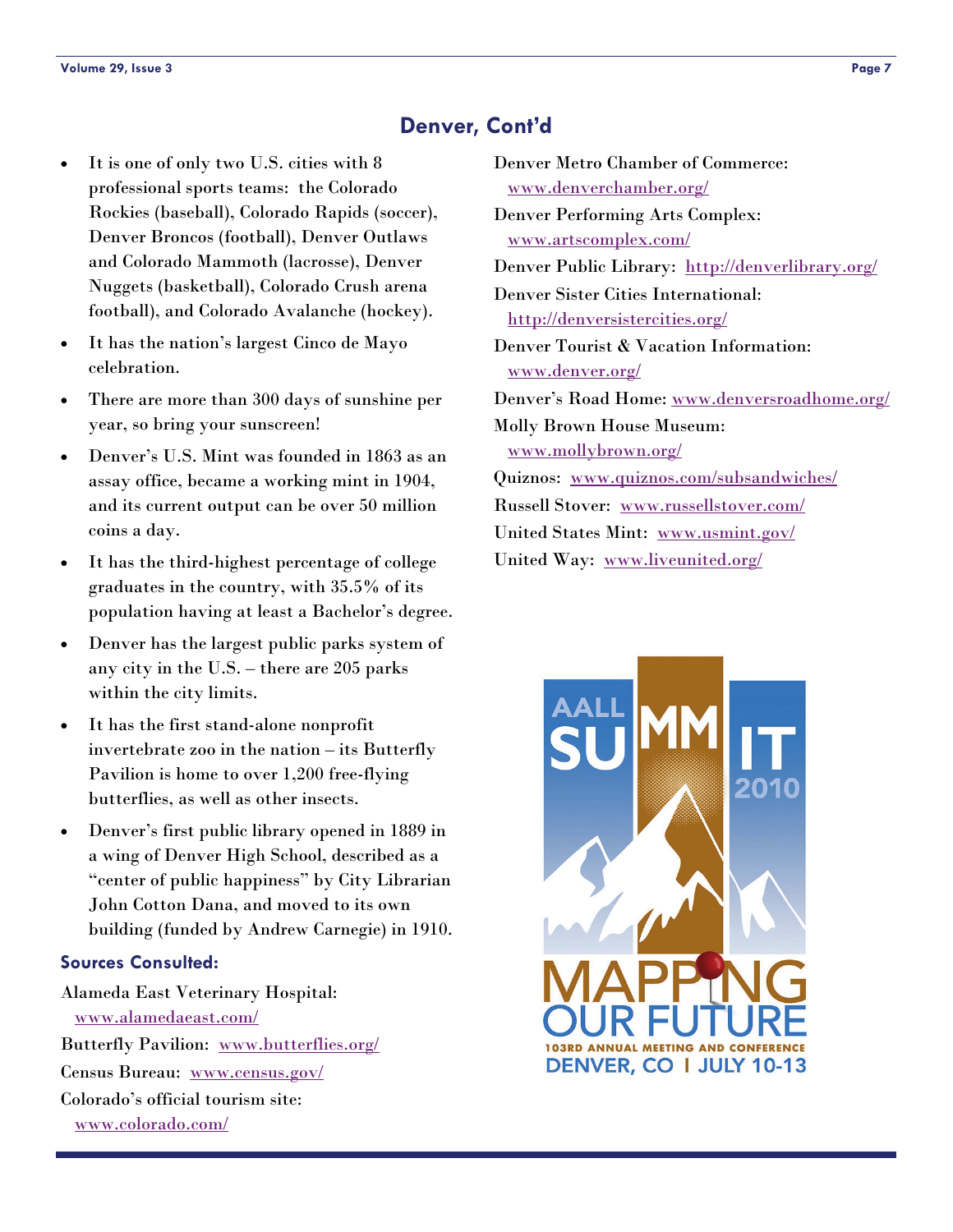### <span id="page-7-0"></span>**Collection Development Activities at the 2010 AALL Annual Meeting**

Karen A. Nuckolls Evans Law Library, University of Kentucky

 Again this year, law librarians working in collection development will find great programs and meetings to plan on attending during the 2010 AALL Annual Meeting in Denver, Colorado. Interaction with our colleagues will be plentiful indeed! Listed below are several items that should be on everyone's schedule:

#### **All-SIS Sponsored Program**

**Collection Development Tools:** From 'Tried and True' to 'Spiffy and New!'

**Date & Time:** Tuesday, July 14, 2010, 2:30 pm (CCC Rm 108-112)

**Level:** Intermediate

**Audience:** Both new and experienced law librarians whose responsibilities include collection development.

#### **Competency Addressed:** Collection Care and Management

Learning Outcomes:

- 1. Participants will be able to identify and evaluate traditional tools used to help make daily collection development decisions.
- 2. Participants will be able to evaluate newer tools for collection development that can augment or improve their existing processes and workflows.

 With every new year and each new technological marvel, the work of librarians engaged in collection development has the potential to get more complex. With so much information at our fingertips and so many possibilities before us, now is the perfect time to review both the fundamental "tried-and-true" tools of collection development, as well as some of the newer tools that hold great promise for

streamlining our workflow to get the most comprehensive and relevant information. This program will touch on a few of the most widely used traditional tools for collection development, some of which include Books in Print, WorldCat, acquisitions listservs, and slip/approval plans. It will then move on to some of the new and exciting possibilities offered by Web 2.0, like RSS feeds for new acquisitions and collection development blogs. Participants' input on their favorite tools they currently use will be gathered and shared.

- Kerry Skinner, Coordinator, Ross-Blakley Law Library, Arizona State University
- Courtney Selby, Speaker, University of Tulsa Mabee Legal Information Center

#### **All-SIS Collection Development Roundtable**

#### **Reviewing, Revising/Updating Your Collection Development Policy: When? How Often?**

**Date & Time:** Tuesday, July 13, 2010, 9:00 - 10:00 a.m. (CCC Rm 602)

 All librarians involved in collection development are encouraged to join us for this year's roundtable discussion. Since there are no formal speakers scheduled, this will truly be a discussion, so please bring your expertise with this topic to share with those who need information to bring back to their respective institutions.

Please bring questions, concerns (**and sample policies**)\* to the table!

\* Or send to [kanuck2@uky.edu](mailto:kanuck2@uky.edu) (Karen A. Nuckolls, Chair, ALL-SIS CD Comm.)

**Collection Development Committee Meeting Date & Time:** Saturday, July 10, 2010, 3:00 - 4:00 p.m. (Hyatt-Agate A)

 This committee meeting is open to all interested AALL members. Recommendations for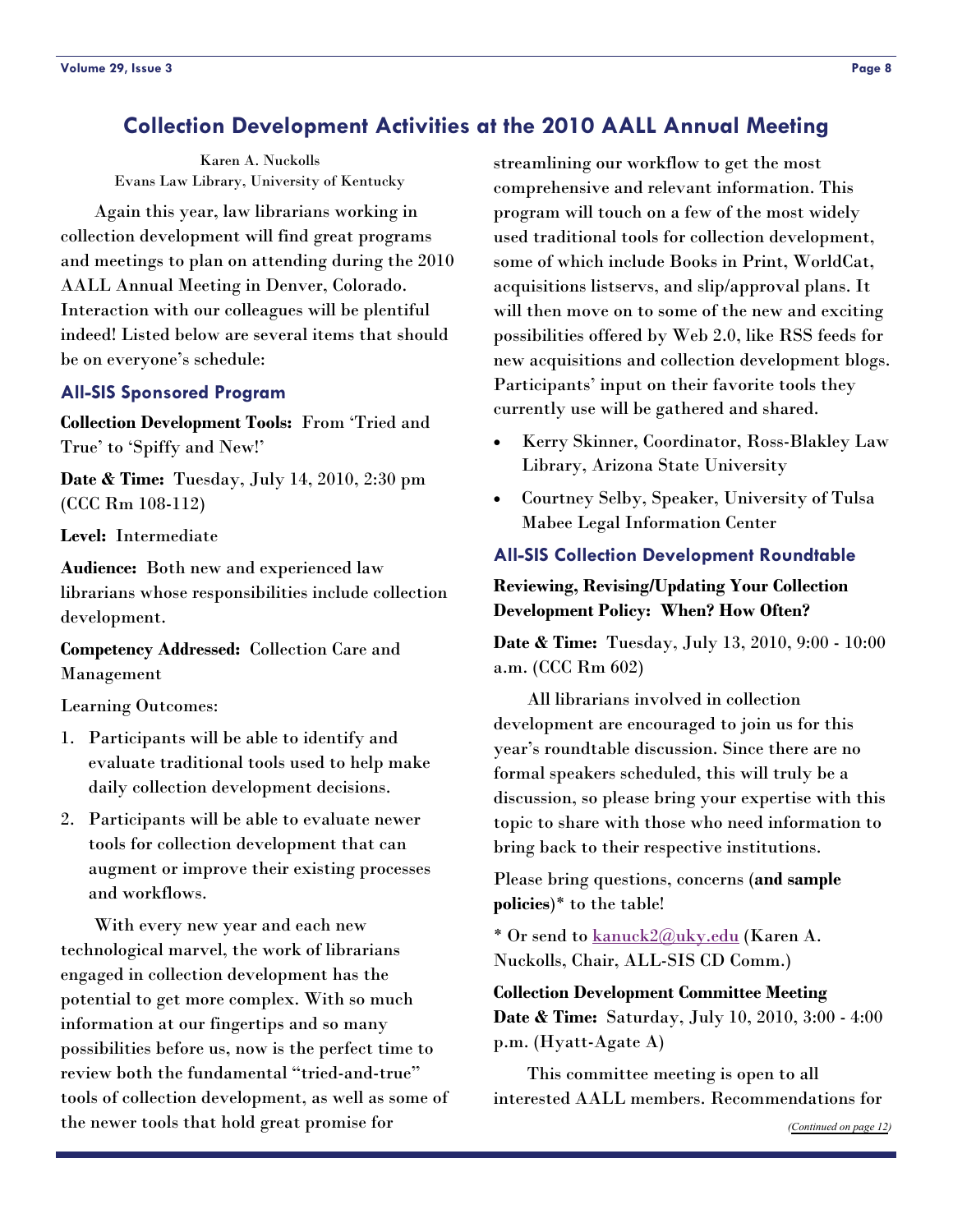### <span id="page-8-0"></span>**Hot Topic Announced: Arizona's SB 1070: Necessary Protection from Illegal Immigration or a License to Discriminate?**

Ron Wheeler Georgia State University College of Law Library

 The Support Our Law Enforcement and Safe Neighborhoods Act, Arizona's SB 1070, was recently signed into law by Arizona's governor, Jan Brewer. The passage of this statute has spawned vigorous debate not only throughout the U.S., but throughout the Americas. You can read the bill, as amended, at [www.azleg.gov/alispdfs/council/](http://www.azleg.gov/alispdfs/council/SB1070-HB2162.PDF) [SB1070-HB2162.PDF](http://www.azleg.gov/alispdfs/council/SB1070-HB2162.PDF)

 Proponents allege that the law is a necessary step to stem the tide of illegal immigrants flowing into Arizona from Mexico. Opponents charge that this new statute legalizes racial profiling by law enforcement and is certain to be held unconstitutional. Law library customers across the country will soon be asking for information on how this new law is likely to impact them and their families. In addition, other states are discussing passing similar legislation.

 This program will aid legal information professionals in responding to customer questions by presenting speakers on both sides of the issue of Arizona's SB 1070, its efficacy and its constitutionality.

#### **Learning Outcomes:**

- Participants will analyze proponents' objectives in creating SB 1070, opponents' concerns over its implications, and the statute's constitutionality.
- Participants will identify legal resources useful for researching these issues, so that they can best respond to customers seeking information on how the law may impact them.

 The speakers will be Arizona State Representative John Kavanagh ([www.azleg.state.az.us/memberspage.asp?](http://www.azleg.state.az.us/memberspage.asp?member_id=27&legislature=48) member  $id=27&\text{degree}=48$ ), a state legislator who supports the legislation, and Professor Andy Silverman ([www.law.arizona.edu/faculty/](http://www.law.arizona.edu/faculty/facultyprofile.cfm?facultyid=17) [facultyprofile.cfm?facultyid=17](http://www.law.arizona.edu/faculty/facultyprofile.cfm?facultyid=17)), Joseph M. Livermore Professor of Law and Director of Clinical Program, James E. Rogers College of Law, The University of Arizona, who opposes it. The format will be a 5 minute introduction, 15 minute statements by each speaker followed by 5 minute rebuttals by each, then 15 minutes for audience Q and A.

 The session will be held Monday, July 12, 2010, 8:45 - 9:45, in CCC-Room 102-106. Hope to see you there.

### **Planning, Cont'd**

- c. Research, Reference, and Client Services
- d. Information Technology
- e. Collection Development and Cataloging
- f. Teaching

 Members are particularly looking for programs that are advanced level. We're asking proposers to tell us WHY a proposal is at a certain level to give the AMPC more information when we select programs.

 The deadline for submitting proposals this year is September 15, 2010, giving everyone an extra month to put a proposal together. Please consider submitting a proposal - we depend on you!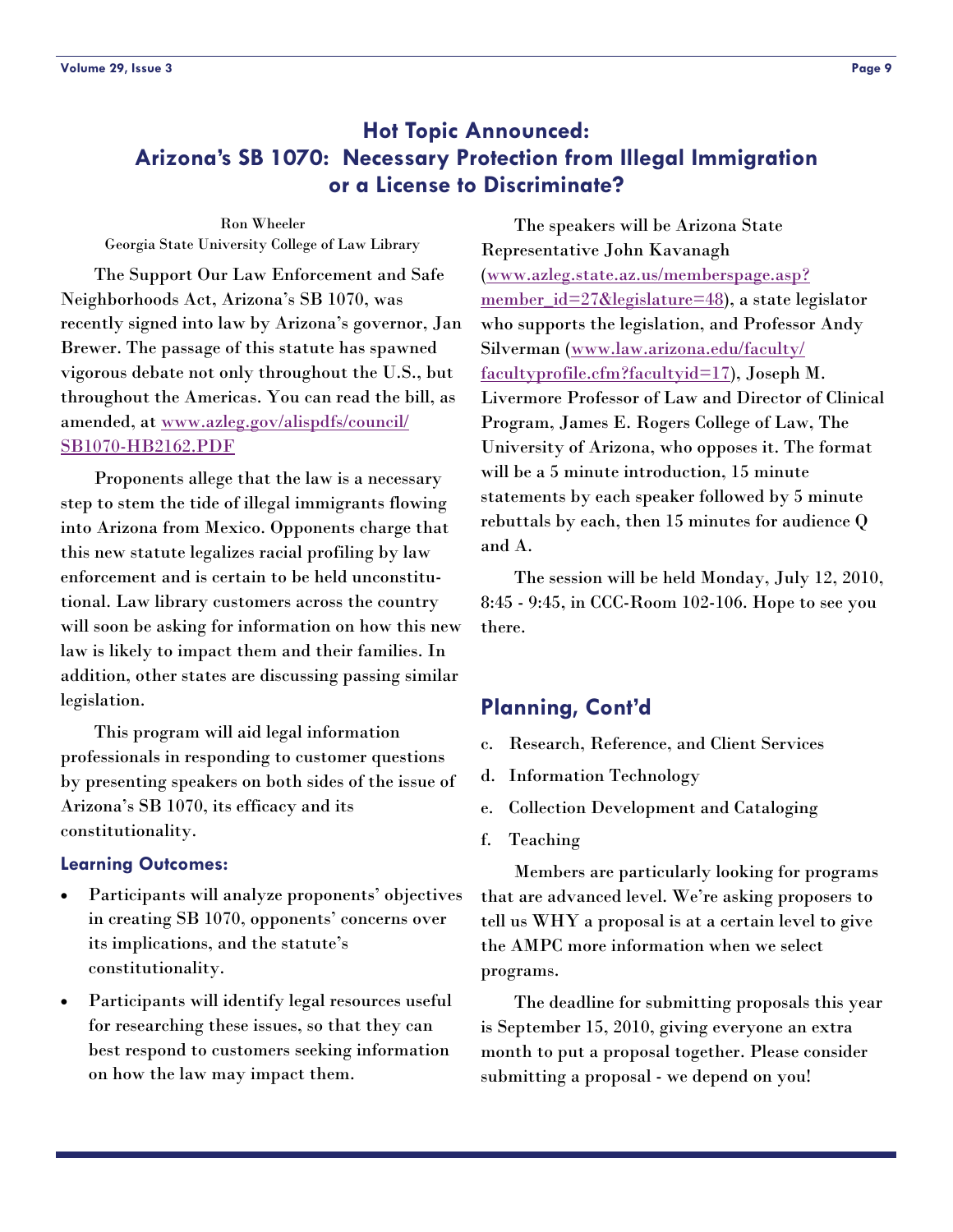### **AALL Announcements - Summer 2010**

<span id="page-9-0"></span>Julia O'Donnell AALL Director of Membership Marketing & Communications

### **AALL Partners with Drexel University Online to Offer Members Reduced Tuition**

 AALL is pleased to introduce a new educational partnership with Drexel University Online ([www.drexel.com/aall](http://www.drexel.com/aall)). Through this partnership, AALL members and their immediate family members are entitled to receive a 20 percent tuition reduction for Drexel's top-ranked online library science programs. Benefit from Drexel's academic excellence, convenient online format, and specially reduced tuition rates.

#### **Key benefits for AALL members:**

- 20 percent tuition reduction for AALL members and family;
- Library Science program ranked among the best by U.S. News & World Report;
- Earn the same distinguished Drexel degree as on campus;
- Access classes conveniently online anytime, anywhere.

#### **Library Science Programs:**

- MS in Library & Information Science;
- MS in Information Systems;
- Advanced Certificate of Information Studies & Technology;
- Certificate in Healthcare Informatics.

 Apply online at no cost. Enter "AALL" as your partner code on your application to receive your 20 percent tuition reduction. For more information, visit [www.drexel.com/aall](http://www.drexel.com/aall) or contact 866-803-0053 or [partners@drexel.edu](mailto:partners@drexel.edu).

#### **A New AALL Membership Year is Underway - Don't Miss Out!**

 AALL's new membership year just began on June 1. If you haven't renewed already, be sure you do asap so you don't miss out on valuable member benefits.

 AALL2go, our new online learning center, brings continuing education programming to your desktop, available 24/7. There are already more than 60 free programs for AALL members, with new content added monthly. Look for the 2010 Annual Meeting and Conference programming to be available on August 5.

 AALL's new online Career Center provides advanced resume and job search features, whether you're looking to find or fill a law library position.

 The new and improved AALLNET will debut this fall. The new site will be easy to navigate, feature a fresh new look, and include improved search functionality. New social media tools will allow you to form your own member groups and create group discussion forums, websites, blogs, wikis, and more.

 AALL is offering a discounted membership rate for AALL members who are recently unemployed (\$56 instead of \$222). Unemployed AALL members should fill out the online form.

 For more information or to renew your membership online, view the application form on AALLNET. If you have any questions about your membership renewal, contact AALL Headquarters at [membership@aall.org o](mailto:membership@aall.org)r 312/205-8022.

#### **AALL2go Pick of the Month**

 AALL's Continuing Professional Education Committee presents the AALL2go pick of the month: Competitive Intelligence on a Shoestring.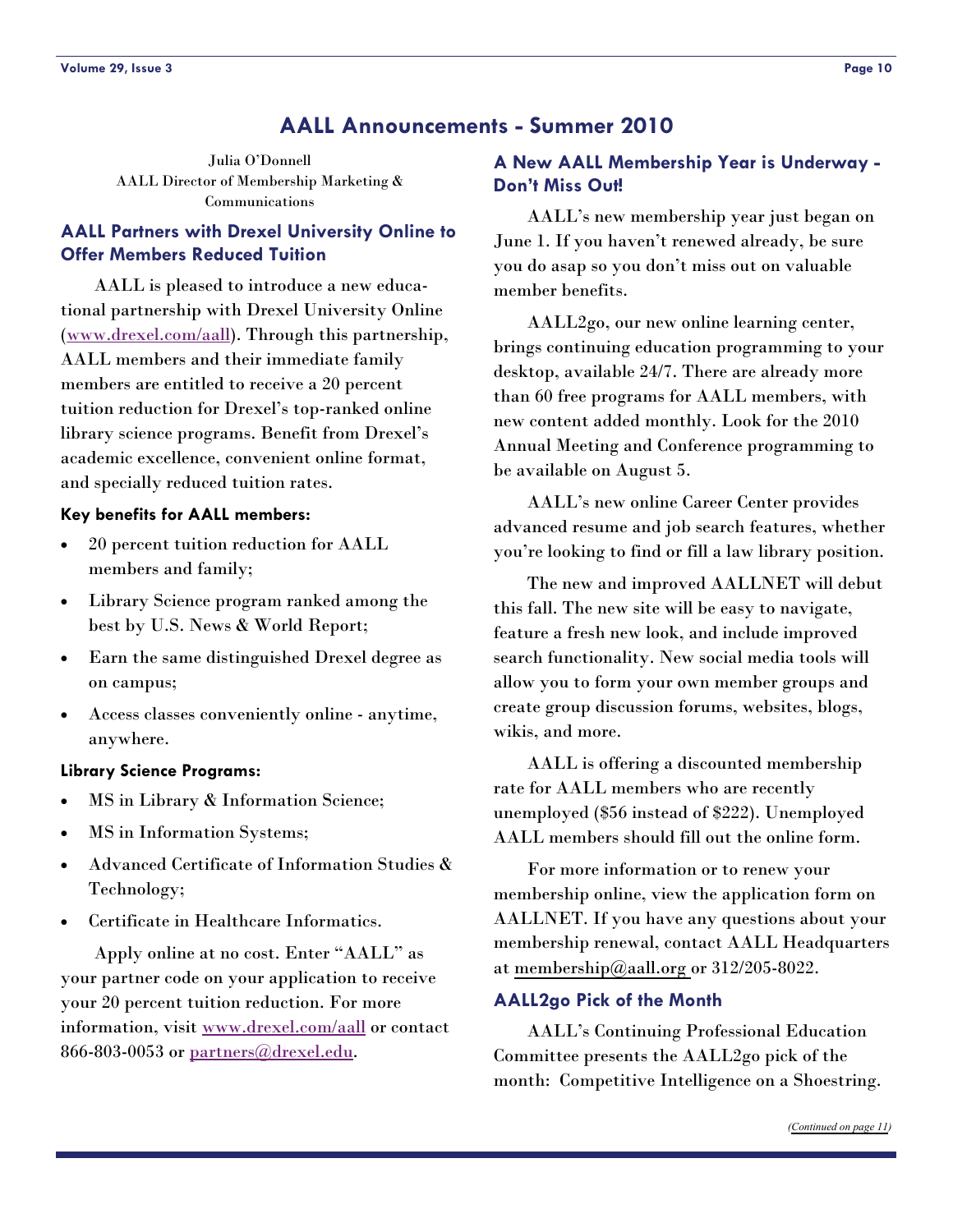### <span id="page-10-0"></span>**AALL Announcements, Cont'd**

 This hour-long MP3 recording begins with speaker Susan Armstrong of Business Financial Services. She provides a definition of competitive intelligence (CI), i.e., what is going on that can affect your company or industry? No competitor is going to lay out its entire plan to make things easy for you. You must look for indicators. Armstrong's examples include, what does it mean if you find that a supermarket is advertising to hire bankers? For Armstrong's industry, it presaged banks opening in supermarkets. Or, if your research indicates that new personnel are being hired in a specific division of a competitor's company, then it might mean the company is going to branch out in a new direction that you, as its competitor, want to know about. Armstrong then outlines how to package and disseminate the information you gather to give it your stamp.

 Next, speaker Sabrina Pacifici, author of the well-known *LLRX* and *Bespacific*, describes how to use her respected and frequently updated Competitive Intelligence: A Selective Research Guide for gathering free and/or inexpensive data about competitors. To begin, she closely examines the Microsoft and Bayer corporate websites for the many types of useful CI information they contain. She goes on to review a large number of sites from her CI list that accumulate and aggregate company data.

 Find this and more than 60 other free continuing education programs and webinars for AALL members on AALL2go!



### **ALL-SIS Faculty Services Committee Update**

Toni Aiello Deane Law Library, Hofstra University School of Law

 This year's Faculty Services Committee has hosted two listserv discussions, made plans for our Meeting and Roundtable at the AALL Annual Meeting in Denver, and made a good start on the Committee's new charge: developing a Faculty Services Toolkit that will serve as a resource for faculty services and other law librarians who plan, provide, and supervise a faculty support services in academic law libraries. Committee member Creighton Miller has also undertaken the updating of our Committee web page resource list, "Library Faculty Services Information on Law Library and Law School Web Sites," a project to be completed by July.

#### **Forum Discussions**

 Members of the 2009 - 2010 Faculty Services Committee (Toni Aiello, Chair; Suzanne Thorpe, Vice Chair; and members Barbara Kallusky, Julie Graves Krishnaswami, Connie Lenz, Cynthia Lewis, Creighton Miller, Donna Nixon, Julieanne (Juju) Stevens, and Barbara Traub) met twice by conference call to plan and coordinate this year's work. We have hosted two successful forum discussions, "Overcoming Challenges of Marketing Library Services & Resources to Faculty," conducted January 26 - 27, 2009, with Cynthia Lewis as forum coordinator, and "The Emergence of 24/7 Faculty Services?", a May discussion which posed the question of how the advent of mobile devices, laptops, and Web 2.0 have affected expectations for faculty services in academic law libraries. For the first time, the Committee decided to extend a forum discussion over three days, Friday, May 6 through Saturday, May 8, 2010, in order to make participation convenient for librarians working

*([Continued on page 12\)](#page-11-0)*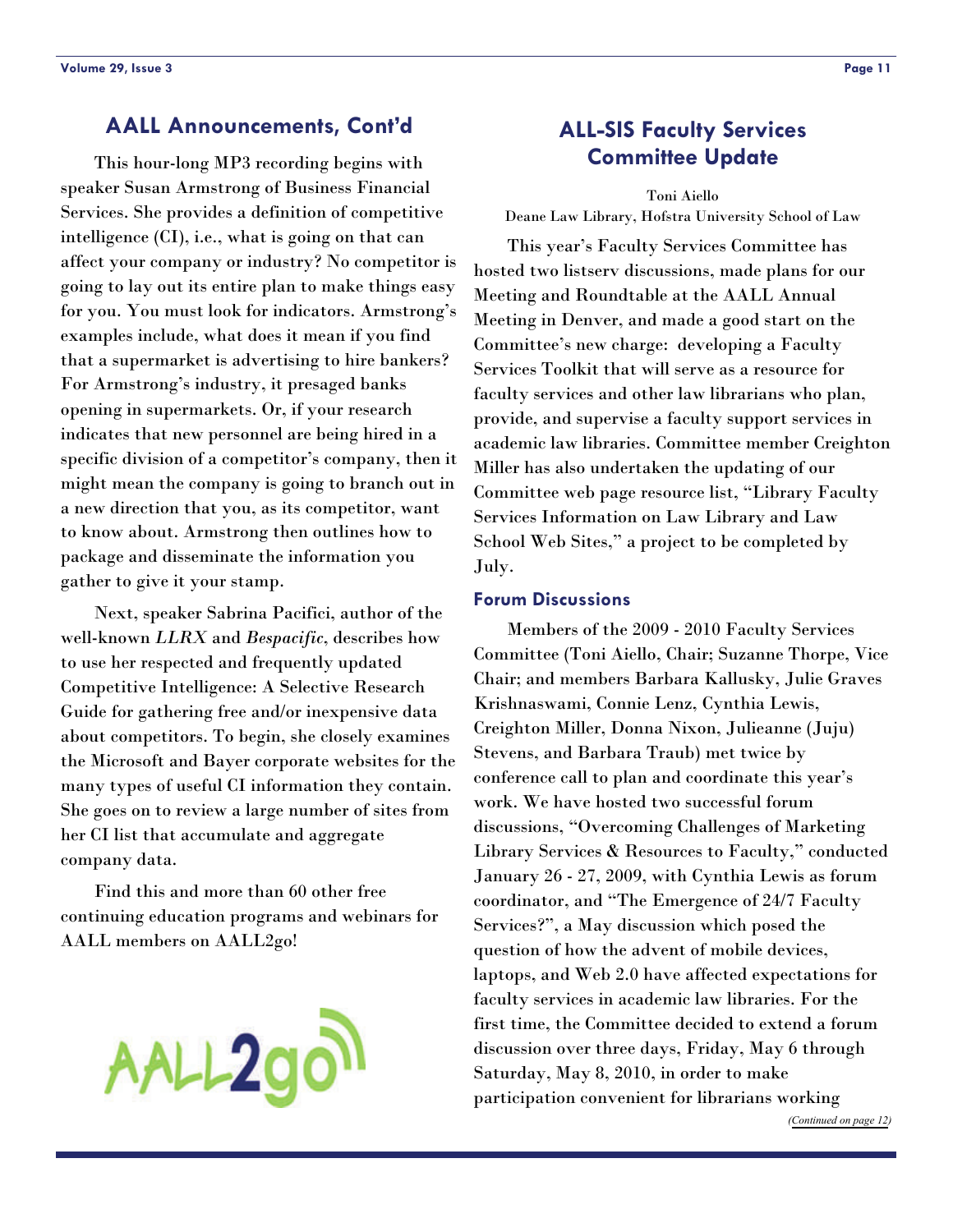### <span id="page-11-0"></span>**Faculty Services, Cont'd**

weekend schedules or needing more flexibility. While the response was excellent and the information and ideas shared were valuable and wide ranging, the scant activity on the Saturday argues in favor of going back to the Committee's previous practice of scheduling most listserv discussions for Tuesday-Wednesday or Wednesday -Thursday dates. Summaries of both discussions will be posted to the Committee's web site, in addition to the threads of both discussions in archived content.

#### **Faculty Services Toolkit**

 A Toolkit sub-committee composed of Suzanne Thorpe, Connie Lenz, and Juju Stevens has developed a substantial outline of a Faculty Services Toolkit that will be a continuing project of the Committee and feature of our web pages. The Toolkit will consist of four major sections: Organizational Structures and Job Descriptions for Delivery of Faculty Services; Faculty Services (covering types of services being provided by librarians, examples, explanations, and descriptions); Administrative Details (sample policies, procedures, and forms, request and reporting systems, and other service methods); and Marketing Services and Resources. Each section will include links to relevant resources and bibliographies in addition to sample materials. The success of the project will depend on submissions from librarians and institutions well beyond the Committee, so watch for future Committee requests for sample documents for our Toolkit.

#### **AALL Annual Meeting Denver Programs**

 The Faculty Services Committee Meeting will be held on Sunday, July 11, 2010, from noon to 1:15 p.m. All are welcome, so please join us and share your input and ideas. The Faculty Services Roundtable will take place Monday, July 12, from noon to 1:15 p.m. The Committee has planned

discussion groups on (1) introducing WestlawNext to faculty; (2) meeting the challenges of faculty needs, demands, and skill development for classroom, communication, and current awareness technology; and (3) developing and supporting faculty repositories. If you have an additional discussion idea or a new hot topic you would like to suggest, bring it to the Committee Meeting on Sunday. We hope many as possible will be able to join us for this year's Roundtable.

 In addition to the Meeting and Roundtable, an ALL-SIS sponsored "alternative" program, "ReMapping Faculty Services Support: New Models for Cooperation and Collaboration" will focus on faculty services. This program will take place Monday, July 12, from 8:45 a.m. - 9:45 a.m. Panelists, including Committee members Toni Aiello and Cynthia Lewis, "will explore different models of providing faculty services, the pros and cons of each model, and strategies to find the right balance between providing faculty research support, teaching, and other library duties with constrained budgets, a smaller staff, and the push to be more proactive in legal education."

 We hope that you'll make room in your calendars for these Annual Meeting programs.

### **Collection Development, Cont'd**

future committee projects or programs are welcome and can be offered to the committee for consideration by communicating with the current committee chair, Karen A. Nuckolls [\(kanuck2@uky.edu](mailto:kanuck2@uky.edu)).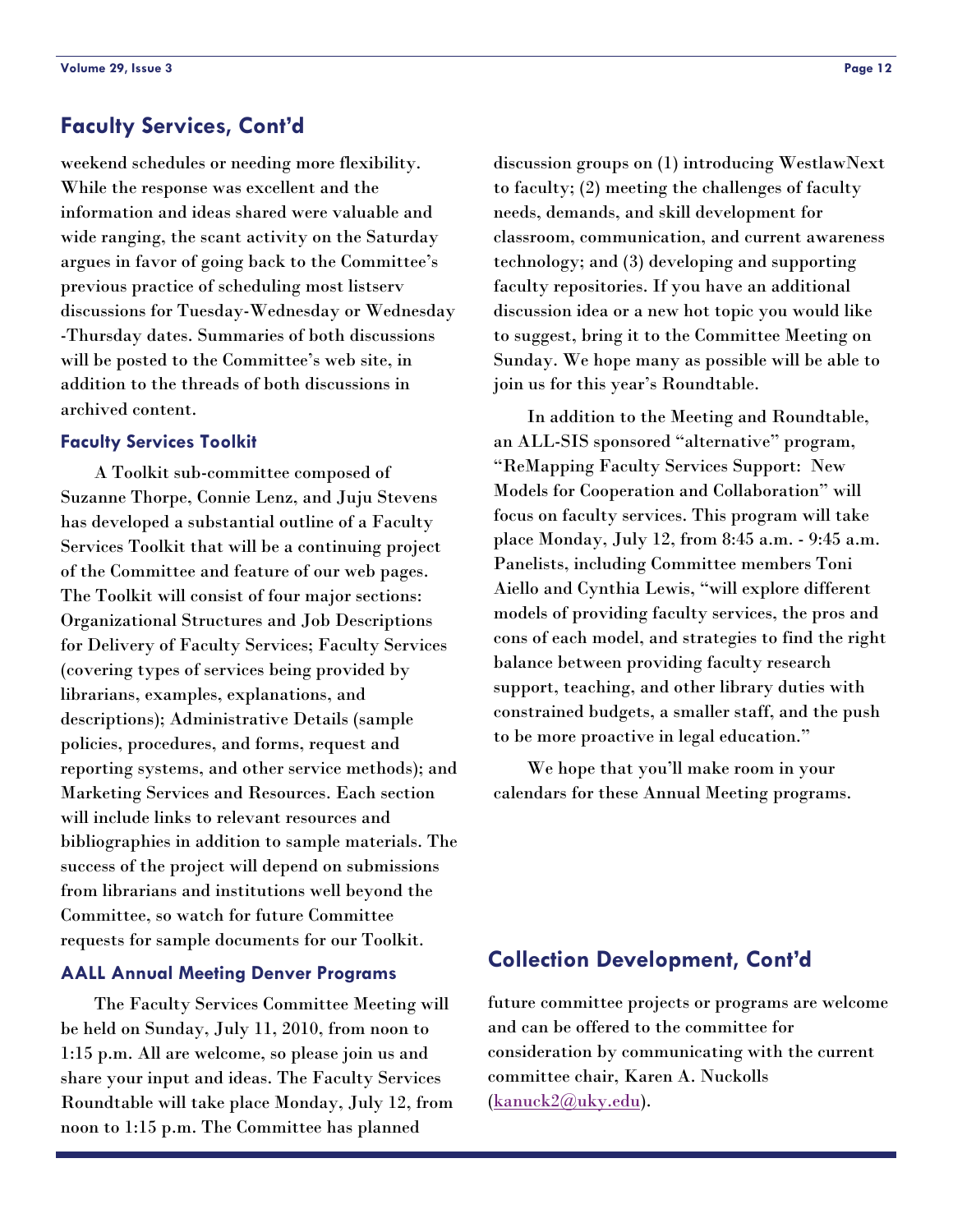### **ALL-SIS Newsletter Committee Report: 2009 - 2010**

Leah Sandwell-Weiss, Chair & Editor, ALL-SIS Newsletter

<span id="page-12-0"></span> The 2009 - 2010 Newsletter Committee consisted of Leah Sandwell-Weiss, Chair; Sue Kelleher, Texas Tech University School of Law Library; Yasmin Alexander, Deane Law Library, Hofstra School of Law; Jennifer Allison, Pepperdine Law School; Steven Robert Miller, Indiana University School of Law - Indianapolis; Lauren Schroeder, University of Houston, O'Quinn Law Library, and I-Wei Wang, UC Berkeley School of Law Library. Our Board Liaison was Margaret Schilt. Our three regular issues this year were published on September 10, 2009, February 5, 2010, and June 2, 2010; the election issue was published on March 19, 2010.

#### **Highlights of this year's issues included:**

- Reviews of programs and activities at the annual meeting, a review of the Future of Today's Legal Scholarship Symposium held in honor of Bob Oakley, an announcement of the new Legal Information & Technology eJournal, an update on ALL-SIS history, committee assignments and updates, and the first of a new column (A New View of Law Librarianship) (Fall 2009);
- Articles on using SSRN and JSTOR for legal research and New Year resolutions for law librarians, as well as a review of two databases covering international law (Spring 2010);
- Articles on ALL-SIS programs, awards, and activities scheduled at the upcoming annual meeting, little known facts about Denver, the ALL-SIS Website, mini-research training sessions, and "link rot" (Summer 2010).

 The big news this year is that the Executive Board accepted our proposal to purchase indexing software and hire an indexer in order to

retrospectively index nearly 30 years of the Newsletter. Yasmin was instrumental in making this happen and I would like to thank her for her hard work, as well as thank the Executive Board for providing the funding for this long sought after project. You can read more about this project in Yasmin's [article](#page-13-0) in this issue of the Newsletter.

 I would like to thank all the committee members for their hard work and their articles. We wouldn't have had a Spring 2010 issue without their contributions.

- Sue again collected and wrote the Member News for all three issues.
- Yasmin wrote *Taxation Without Representation: An Overview of the D.C. Legislative Process and Research* for the Fall 2009 issue and continued her column, *A Librarian in the Dark*, on DVDs of interest to law librarians. She also wrote an article about the indexing project for the Summer 2010 issue.
- I-Wei wrote *Making Academic Law Librarians Statistically Significant: Reviews of Empirical Legal Research Programs* for the Fall 2009 issue and continued her column, *Survey Roundup*.
- Lauren wrote a review of the 2009 Annual Meeting Keynote for the Fall 2009 issue, *New Year's Resolutions of the Library Kind for the Spring* 2010 issue, and *Did You Know* That *About Denver?*, for the Summer 2010 issue.
- Steven wrote *Beyond the Walls of the United Nations: Exploring U.N. Databases at AALL* for the Fall 2009 issue, and *JSTOR and SSRN for the Legal Researcher*, and *Oxford Reports on International Law Online and Justis International Law Reports Online: A Comparison*, for the Spring 2010 issue.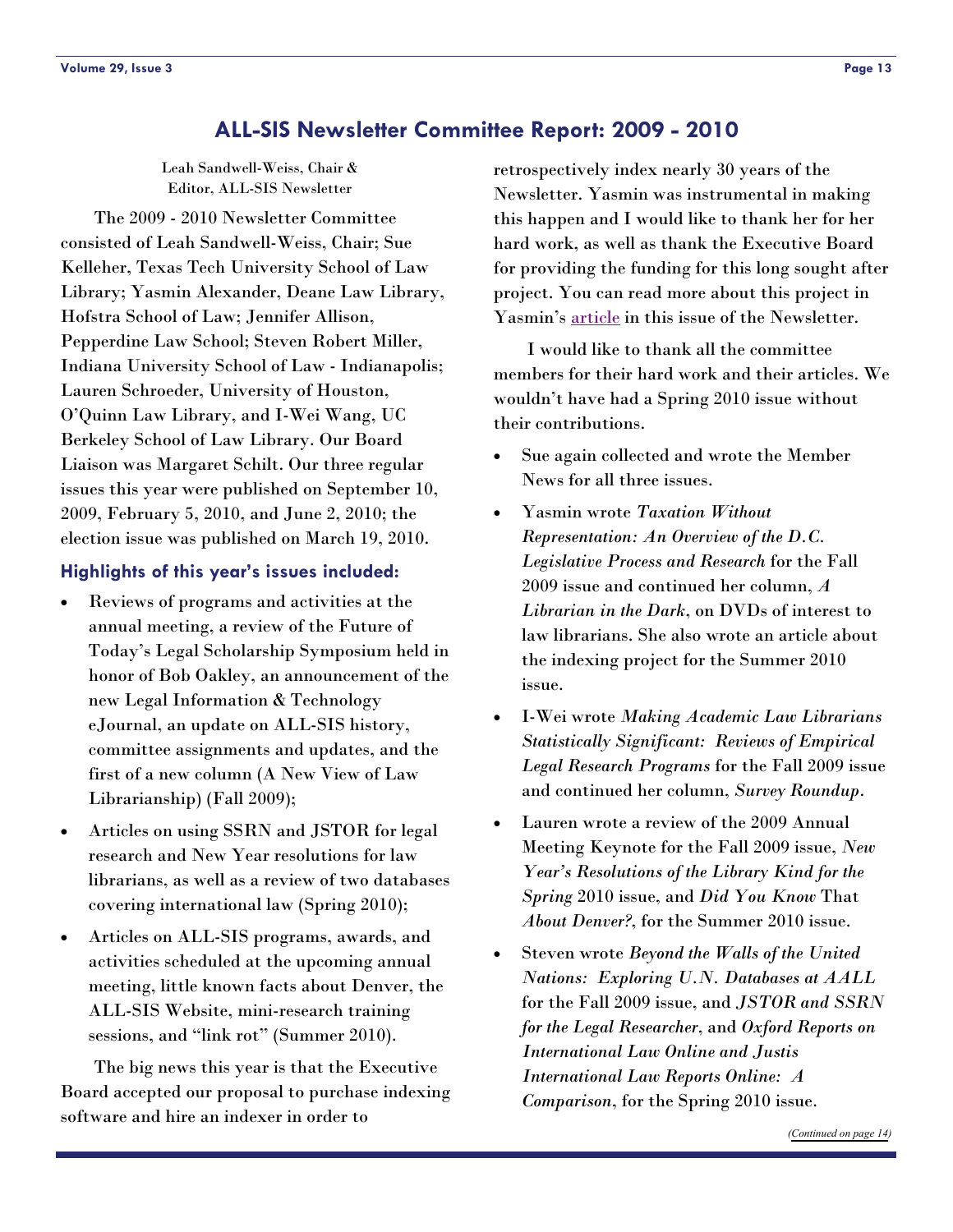Jennifer wrote three columns on new law librarians, one for each issue.

 I'd also like to thank all the ALL-SIS members who submitted articles this year for publication, including former committee member David Lehmann, Toni Aiello, Katie Brown, Michelle Cosby, Karen E. Kalnins, Karen A. Nuckolls, Lee Peoples, Lisa Peters, Jean M. Wenger, and Ron Wheeler. I'd also like to thank Beth Adelman and Margaret Schilt for their support and advice this year.

 Finally, I'd like to thank everyone for their support over the past 10 years I've worked on the Newsletter. I began as the web editor under Shaun Esposito with the Fall 2000 issue and became the full editor with the Fall 2004 issue. When I started, I was a new law librarian who really didn't know many people in our profession. I'll be forever grateful for the opportunities to meet and work with the leaders in our profession the editorship has provided me.

 In particular, I would like to thank Shaun, who asked me to help him put the Newsletter up on the web 10 years ago and who still faithfully proofreads each issue for me after all these years. Carole L. Hinchcliff, Michael J. Slinger, Suzanne Thorpe, Michelle Wu, Filippa Marullo Anzalone, and Beth Adelman, the ALL-SIS Chairs for the years 2004 - 2010, provided support and encouragement. And the Newsletter wouldn't exist without all the committee members and writers who've written for it. I hope you all will continue to write for the Newsletter and to support Barbara Traub as she takes over the editorship for 2010 - 2011.

#### <span id="page-13-0"></span>**Newsletter, Cont'd Indexing the ALL-SIS Newsletter**

Yasmin Alexander Deane Law Library, Hofstra University School of Law

 The ALL-SIS Newsletter Committee has been dreaming about having a cumulative index for the ALL-SIS Newsletter for several years. Why index the newsletter? Currently, the ALL-SIS website contains issues of the newsletter dating back to 1998. With four issues a year, that is a lot of information to sort through. An index will help readers find not just articles from years past, but also member information, events and authors. So this year we took action and requested funding from the ALL-SIS Executive Board for the project. The Board approved the project and provided funding in early 2010.

 So how is the index being created? The first and most important step was to find an indexer. An indexer is crucial to the process of creating a useful index. The indexer will go through the newsletter issues, create consistent headings and subheadings, specify the locations, create cross-references, and distill concepts into useful index entries. The indexer can then deliver a pdf version of the index for us to place on the website. As an ex-editor for Thomson West, I've worked with a number of indexers and was able to find one fairly easily just by making a few calls. For anyone else who would like to hire an indexer, The American Society for Indexing has a "Find an Indexer" tool which allows you to search for an indexer by location, language, sub-specialty, materials indexed, and the type of software the indexer uses.

 The second step was to find indexing software. Although an indexer is the creator of the index, software is needed to sort, arrange, and display index entries. Having indexing software will allow us to update and manipulate the index file sent to us by the indexer. There are several indexing programs on the market, including Cindex, Macrex and Sky Index. We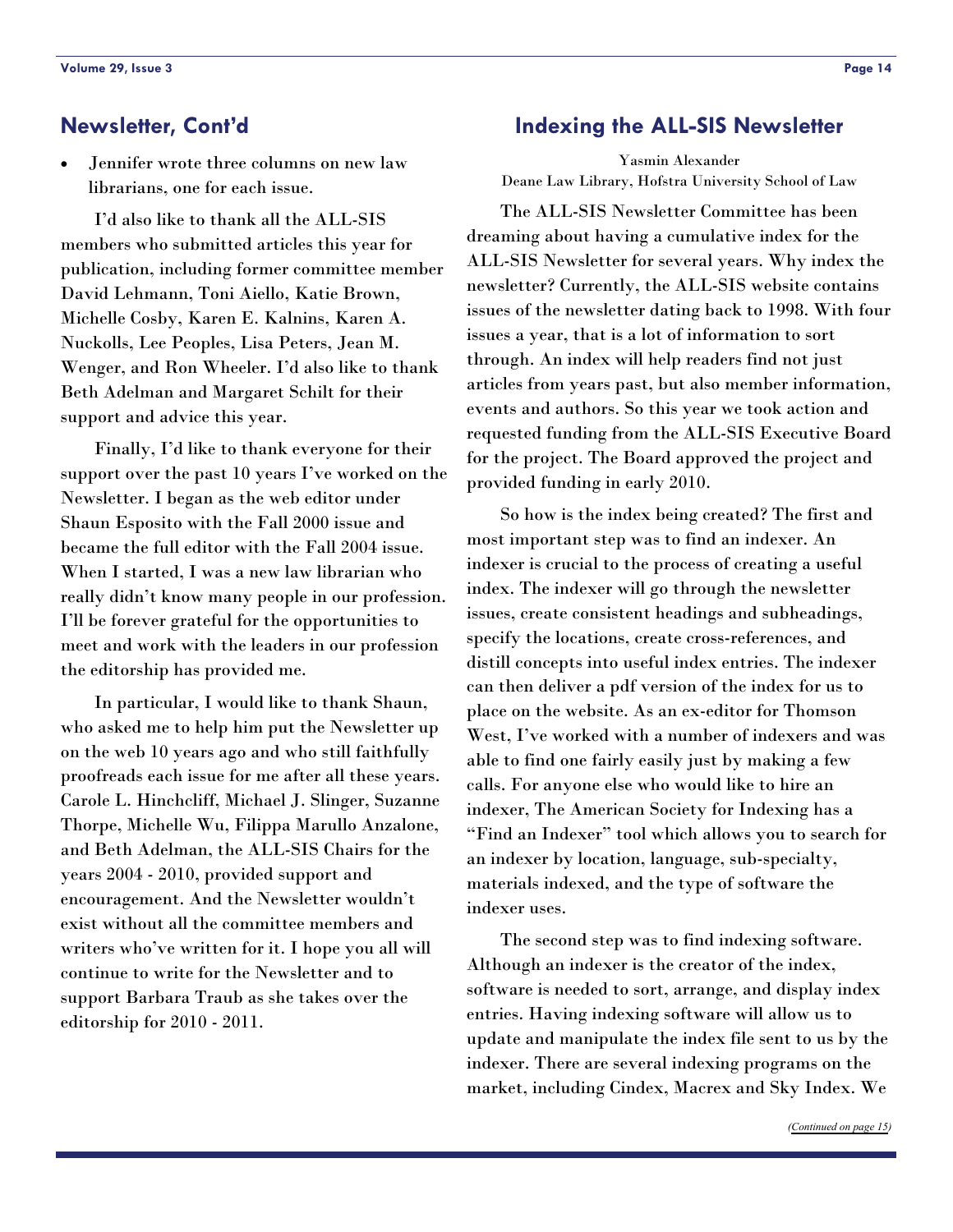### <span id="page-14-0"></span>**Indexing, Cont'd**

chose Cindex because of its ease of use, level of customer service support and because many freelance indexers use Cindex.

 The third step was to write instructions for the indexer. The indexer needs to know how detailed our index needs to be, how we would like cross-references represented, how we would like page entries represented, and many other stylistic questions. Now that we have found an indexer, purchased software, and given the indexer instructions, it's time to wait for our index to be delivered. After that, we may send the index back with any edits we may have and then we can put the final product on the website. We should look forward to seeing an index for the newsletter very soon. The indexing plan includes planning for indexing future issues as well.

 For more information in indexing and indexers, see the website of the American Society for Indexing located here: [www.asindexing.org.](http://www.asindexing.org)

### **The ALL-SIS Web Site: More than Just the Newsletter**

Sara Kelley Burriesci Georgetown Law Library

 If you come to the ALL-SIS web site only to read the newsletter, you're missing many useful resources. For example, if you'd like to get involved in ALL-SIS by volunteering for a committee, you can read about what each committee does on the Committee and Task Force Charges page ([www.aallnet.org/sis/allsis/](http://www.aallnet.org/sis/allsis/committees/charges/) [committees/charges/\)](http://www.aallnet.org/sis/allsis/committees/charges/). If you'd like to find out what the ALL-SIS Executive Board has been up to, you can find their minutes on the Meetings page ([www.aallnet.org/sis/allsis/meetings/](http://www.aallnet.org/sis/allsis/meetings/)). You can also find a schedule of ALL-SIS programs and events to be held at the 2010 Annual Meeting in

Denver ([www.aallnet.org/sis/allsis/](http://www.aallnet.org/sis/allsis/annualmeeting/2010/) [annualmeeting/2010/\)](http://www.aallnet.org/sis/allsis/annualmeeting/2010/).

 The ALL-SIS web site is also home to content produced by ALL-SIS committees, including the Awards Committee, the Collection Development Committee, the Continuing Status and Tenure Committee, and the Legal Research and Sourcebook Committee. The Awards Committee page [\(www.aallnet.org/sis/allsis/committees/awards/](http://www.aallnet.org/sis/allsis/committees/awards/)) provides lists of available awards and recent award winners, as well as criteria, nomination procedures and forms. The Collection Development Committee page ([www.aallnet.org/sis/allsis/committees/colldev/](http://www.aallnet.org/sis/allsis/committees/colldev/)) includes a listing of academic law libraries' new acquisitions RSS feeds, a directory of collection development contacts in academic law libraries (AALLnet login required), and a compilation of academic law libraries' collection development policies (AALLnet login required). The Continuing Status and Tenure Committee maintains an up-todate survey of librarian tenure or continuing appointment policies at [www.aallnet.org/sis/allsis/](http://www.aallnet.org/sis/allsis/cst/) [cst/](http://www.aallnet.org/sis/allsis/cst/). Finally, the Legal Research and Sourcebook Committee's page [\(www.aallnet.org/sis/allsis/](http://www.aallnet.org/sis/allsis/legalresearchcommittee/) [legalresearchcommittee/](http://www.aallnet.org/sis/allsis/legalresearchcommittee/)) is home to notes from the annual Legal Research Roundtables and to the Sourcebook for Teaching Legal Research [\(www.aallnet.org/sis/allsis/secure/research/](http://www.aallnet.org/sis/allsis/secure/research/), AALLnet login required). The Sourcebook is a searchable and browsable collection of legal research teaching materials submitted by AALL members.

 Please direct comments and suggestions about the ALL-SIS web site to the new ALL-SIS webmaster, **Creighton Miller**, at [creighton.miller@washburn.edu](mailto:creighton.miller@washburn.edu).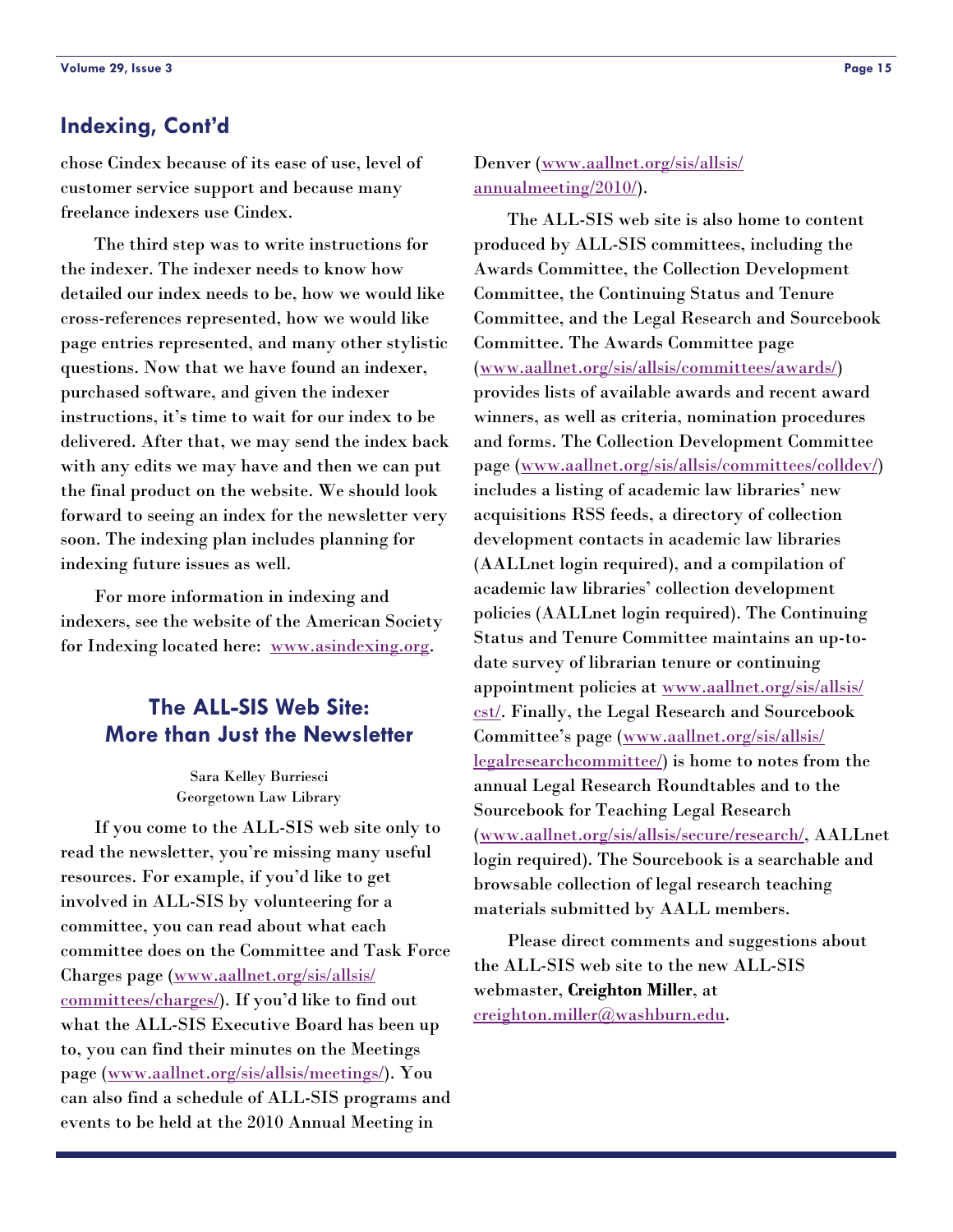### <span id="page-15-0"></span>**Mini-Research Training Sessions: One Way to Reach Students**

Katie Brown St. Thomas University Law School

 In recent years, there has been a push for librarians to market the library and the services a librarian can provide. In fact, at every conference I have attended since the start of my career, there have been panel discussions on effectively marketing the services of the law library. A method often viewed as effective marketing in an academic setting is the librarian getting out of the library and going to the potential patrons. Specifically, librarians should whenever possible try to be a guest lecturer in substantive law classes. Librarians who step out of the library are able to reach patrons who may have spent little to no time in a library. Presenting in the classroom also provides the students a familiar and friendly face to go to for research assistance in the future. As the Faculty and Student Services Librarian at St. Thomas University Law School, I have witnessed how going into a classroom and teaching a specialized research training session can bring students into the library. One challenge can be convincing faculty members to give up class time to librarians; over the course of a semester, professors can find it difficult to give a full class to a librarian. Ideally, a librarian will teach the students subject specific research that supports the professors' established curriculum. Legal research taught in this manner will ensure the training is viewed as essential and valuable to the course and not just an add-on that will not be used by the students.

 Last year, I was able to accomplish this on a small scale by planning mini-training sessions that corresponded with the syllabus of a paper final seminar course, Race and the Law. The Professor of the seminar is an avid user of law library services and was familiar with the training sessions I provide law students who are writing their thirty

page paper requirement to graduate. The professor's familiarity with my work led her to approach me with concerns about students in the course who appeared to have limited knowledge of the Civil Rights Movement and race law issues. She also expressed concern the lack of knowledge might cause problems for the students when searching for appropriate final paper topics and resources. After discussing her goals for the students, we decided that I would come into the course a few times and perform a fifteen to twenty minute training session each time. The intended outcome of the training was that my research instruction would assist the students as they progressed with the research and writing of their final paper.

 Before I explain the details of the minitraining session, I wanted to point out that some of what I did was basic library information training. Some readers may feel the students should already possess the knowledge. I discovered the students at our law school did not receive the same basic library information training I received growing up. In grade school, I had a class on the library. Unfortunately, it appears this course has not been taught in the grade school curricula for years. One other training note: at our school, the law librarians do not include either LexisNexis or Westlaw in their training sessions. We have excellent representatives who provide training sessions to the students on these databases.

 The first mini-training session was on the topic of how to find a paper topic using library resources. I provided the students with a bibliography of selected resources which would aid them in selecting a paper topic. During the training, I discussed the usefulness of subject specific encyclopedias to spark the idea for a paper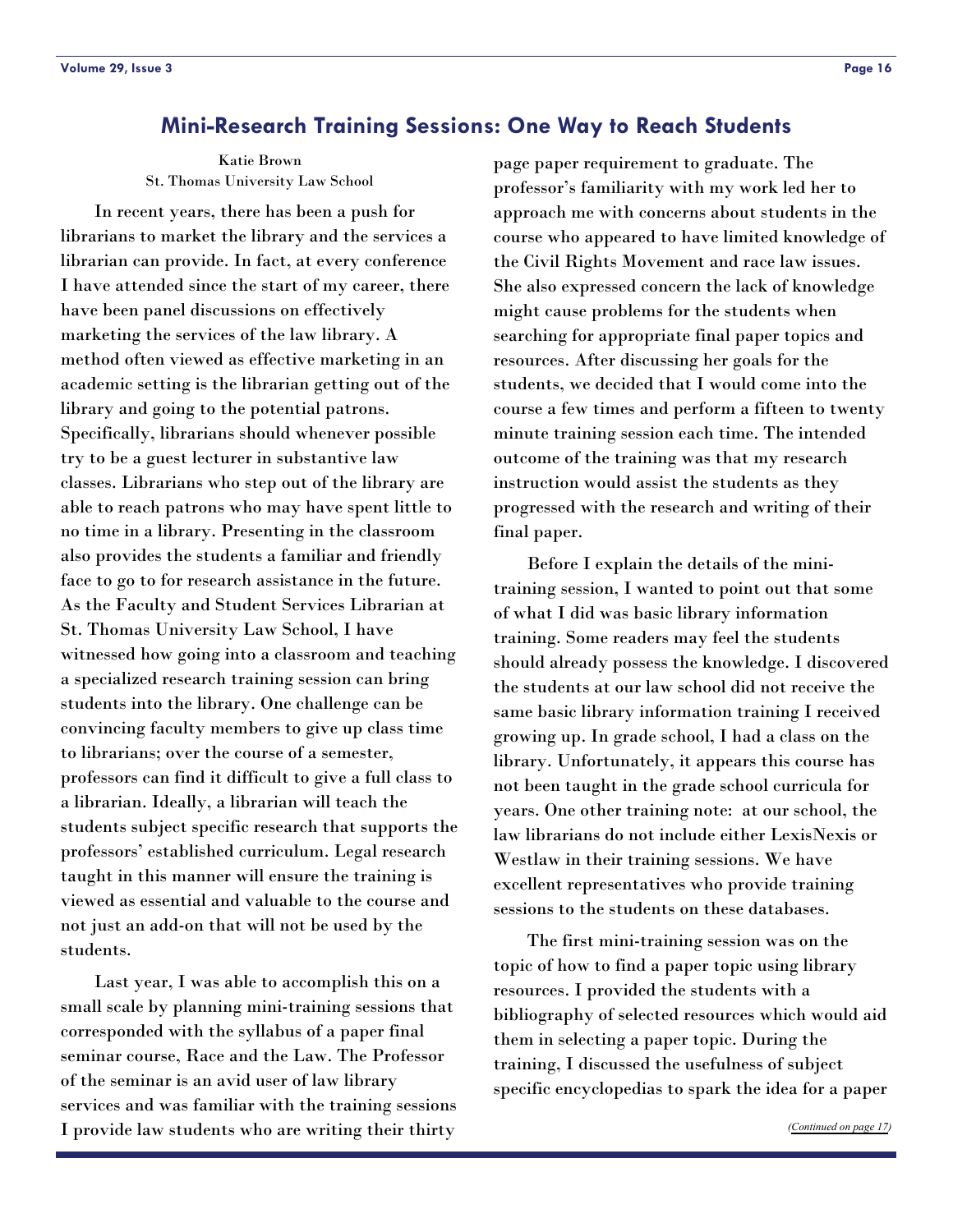### <span id="page-16-0"></span>**Mini-Training Sessions, Cont'd**

topic and the value of essay collections or compiled case material published on a specific legal issue to provide inspiration for a paper topic. I also provided the class with the following book resources to review and ask me questions about: *Race, Law, and American History, 1700- 1990*, an eleven-volume series containing scholarly articles; Michael Klarman's *From Jim Crow to Civil Rights*; and *Landmark Briefs and Arguments of the Supreme Court of the United States*. I have found that some students do not view books as a useful resource until they actually hold one in their hand. I provided instruction on how to search the law library catalog, locate subject headings to ensure the resources are on point, use the subject headings to find material, and then use those same subject headings in WorldCat to find more resources. At the end of the mini-training, I provided instruction on performing an advanced search in the HeinOnline Law Journal Library.

 Later in the semester, I returned to the Race and the Law seminar course and provided another 15 minute mini-training. The topic of the session was how to gather a broader variety of resources for their papers. Most of the students had only acquired two or three resources for their papers and the professor was understandably concerned. I began the training with a brief explanation about how easy it is to write a paper when you have many authoritative resources on point for your topic. I continued the discussion by explaining that the references in the resources that they had already gathered can direct them to additional resources for their papers. I continued the previous instruction on WorldCat, this time addressing the use of WorldCat to acquire references to a variety of resources and how to locate where the resource is available. I continued the training on HeinOnline and pointed out the Hein libraries that provide government documents. After some

further discussion with the class about their needs, I also provided a refresher on how to perform an advanced search in the HeinOnline Law Journal Library. A few of the students were working on papers that addressed current topics of race law. As such, I pointed out a few key features in JSTOR, ProQuest, and Newsbank that could assist them. At the end of the session, recognizing that many of the students would use Google for their research, I provided a brief training on Google Scholar and explained why using it is better than just performing a search in Google.

 I anticipated going back to the class one more time, but after speaking with the professor, she was content with the progress of the majority of the students in the class. A few students were sent to me by the professor for one-on-one training on how to incorporate more law into the paper because of concern that their writing was more akin to a history paper than a law review article. In my one-on-one sessions with the students, we discussed, in detail, their paper topic, and I directed them towards specific print resources and electronic databases for their search.

 The mini-training sessions were a success for everyone involved. At the end of the semester, the professor received well researched papers that relied on authoritative resources in a variety of formats without giving up a great deal of class time. The students were exposed to basic information science research techniques. They also learned about locating and searching resources and databases they were previously unfamiliar with. This experience was a win for me because the minitraining session model could work with any professor teaching a class with a final paper. An additional positive outcome from the training was that it proved to be an effective means of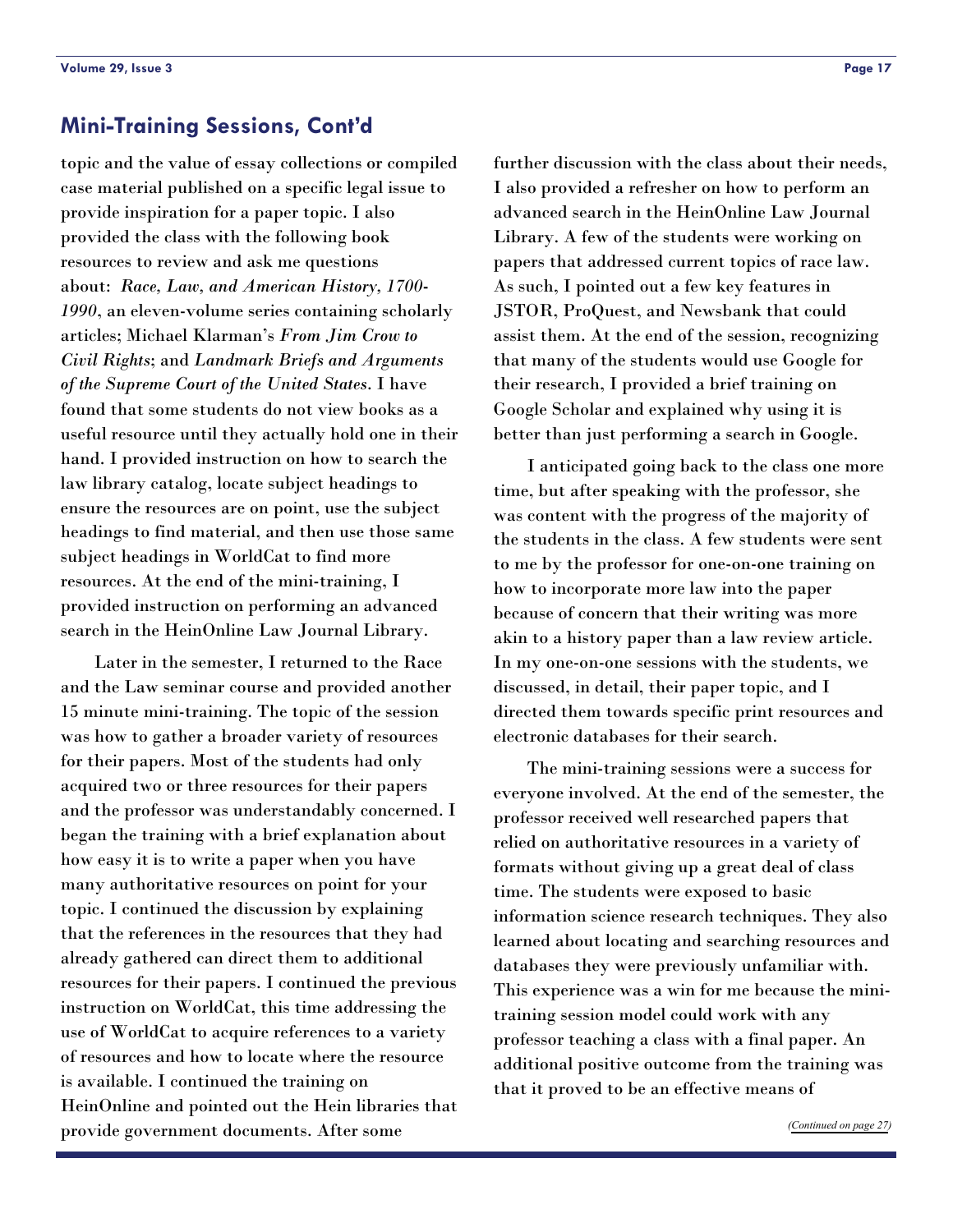### <span id="page-17-0"></span>**'Link Rot' and Legal Resources on the Web: Results of the Chesapeake Project's Third Annual Analysis**

Sarah Rhodes Georgetown Law Library

 The Chesapeake Project Legal Information Archive has released the results of its third annual analysis of "link rot" among the original URLs for law- and policy-related materials published to the Web and archived though the Chesapeake Project.

 The Chesapeake Project was launched in 2007 by the Georgetown University Law Library and the State Law Libraries of Maryland and Virginia as a collaborative digital archive for the preservation of important Web-published legal materials, which often disappear as online content is reorganized or deleted over time.

 The 2010 analysis reveals that nearly 28 percent of the online publications archived between March 2007 and March 2008 have now disappeared from their original locations on the Web but, due to the project's preservation efforts, remain accessible via permanent archive URLs. This sample of online publications was first analyzed in 2008 and showed link rot to be present in 8.3 percent of the publications' original URLs. One year later, in 2009, the same sample showed an increase in link rot to 14.3 percent.

 During the three years that the URLs were studied, link rot increased from about one in every 12 archived titles in 2008, to one in every seven titles in 2009, and finally to about one in every 3.5 titles in 2010. These findings demonstrate a dramatic increase in link rot among archived Web content over time.

 The analysis also explores the prevalence of link rot among top-level domains, showing content at state-government URLs (.state.\_\_.us) to be at a significant risk for link rot, compared to resources posted to government (.gov) and organization (.org) Web sites.

 A detailed summary of the study is available at [http://legalinfoarchive.org/.](http://legalinfoarchive.org/)

 Having successfully completed its two-year pilot phase in 2009, the Chesapeake Project Legal Information Archive is expanding. A new law library has recently joined the Chesapeake Project, and the Legal Information Preservation Alliance (LIPA) in March 2010 announced the formation of its Legal Information Archive, a collaborative digital preservation program for the law library community modeled after the Chesapeake Project. All LIPA-member libraries are invited to participate in the Legal Information Archive.

 For more information, visit the LIPA Web site at [www.aallnet.org/committee/lipa](http://www.aallnet.org/committee/lipa) or the Chesapeake Project at [www.legalinfoarchive.org](http://www.legalinfoarchive.org).

### **Chair, Cont'd**

- Faculty Services Committee's online discussion forum "The Emergence of 24/7 Faculty Services?;"
- Faculty Services Committee's online discussion forum "Overcoming Challenges of Marketing Library Services & Resources to Faculty";
- Law School Information Literacy Standards ALL-SIS representatives collaboratively drafted standards with representatives from other SISs; standards approved by the ALL-SIS Executive Board;
- Legal Research/Sourcebook Committee currently drafting a survey to gather data to answer questions about teaching legal research in law schools;
- Programs Committee the SIS has a wonderful line up of programs for the 2010 Annual Meeting;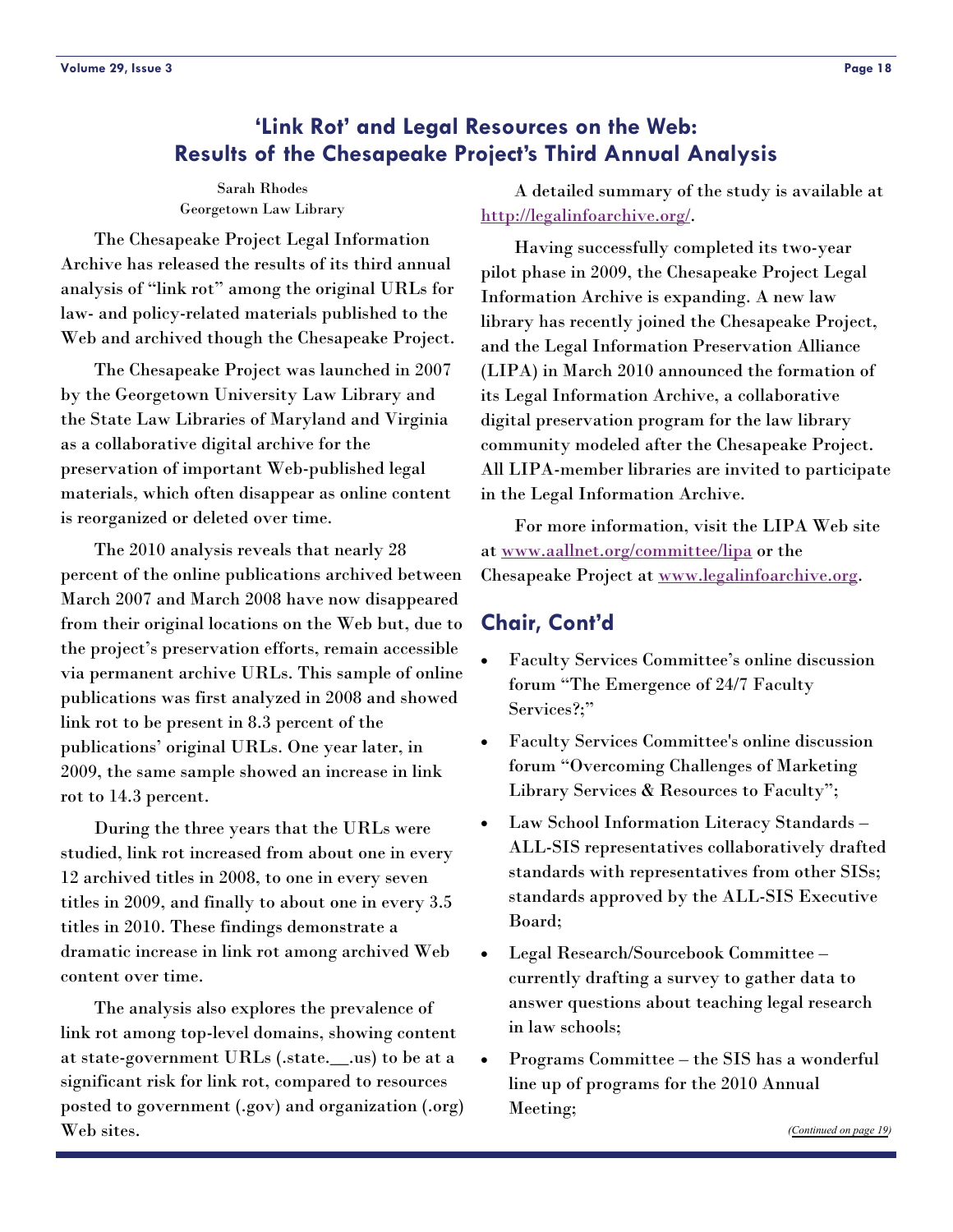### <span id="page-18-0"></span>**Chair, Cont'd**

- Special Collections in Law Libraries establishment of a task force to identify law schools with special collections and memorializing the findings as a Union List to be accessible on the Collection Development Committee website;
- Status and Tenure for Law Librarians an IRB-approved survey administered to the SIS with summary findings to be briefly presented at the ALL-SIS Business Meeting in Denver and future plans to write a paper on the topic;
- U.S. News Rankings A task force is drafting a report with recommendations of what library characteristics should be counted.

 Many thanks to the volunteers that have selflessly dedicated time to committee work this year. You have accomplished a great deal!! Though I don't want to downplay the contributions of any volunteers, I am compelled to give special thanks to **Kathy Carrick** who devoted countless hours to updating the Continuing Status/ Tenure survey and taking it one step further by applying for and receiving IRB approval for the survey. Only those who have drafted a survey and survived the IRB approval process can have a full appreciation for the experience.

 Thank you to **Leah Sandwell-Weiss** who served as [editor](#page-12-0) of the *ALL-SIS Newsletter* in various capacities over the last decade. This is the last issue that will be produced under Leah's leadership. On behalf of the SIS I'd like to express gratitude to Leah for a decade of service to the SIS as she steps down. **Barbara Traub** of St. John's Law School will take over with the Fall 2010 issue. In addition, our fantastic webmaster, **Sara Kelley Burriesci**, has decided to step down. Thank you, Sara. The board is very pleased that **Creighton Miller** of Washburn University has agreed to serve as webmaster. He will transition into the

webmaster role right after the annual meeting in July. Read more about the ALL-SIS Website in this issue [here](#page-14-0).

 The ALL-SIS Executive Board is an excellent team. I can't thank the board enough for their support of me and of the SIS throughout the year. **Jack McNeill, Margaret Schilt, Sara Sampson, and Filippa Anzalone** – thank you, thank you, thank you. I am also grateful to former board members **Michelle Wu** and **Marianne Alcorn** who made themselves available to answer my questions. Filippa Anzalone and Sara Sampson will be rotating off of the board this year. Thank you for your service to the SIS.

 Finally, I want to thank the membership for your confidence in me and for the opportunity to serve the membership in this capacity. Colleagues that know me well can attest to the impeccable timing of this opportunity. My participation on the executive board is one of many factors that kept me in law librarianship. Serving as chair was a rewarding labor of love. You will see me wearing the annual meeting ribbon, "I ran, did you?" because I encourage SIS members to consider running for a board position in the future. And what a perfect segue to extend a warm welcome to **Kumar Percy Jayasuria**, the incoming vice-chair/ chair-elect, and to **Ed Hart**, incoming Secretary/ Treasurer. Your 2010/11 SIS board is:

- Jack McNeill, Chair
- Kumar Percy Jayasuriya, Vice-chair/Chairelect
- Ed Hart, Secretary/Treasurer
- Margaret Schilt, Executive Board Member-atlarge
- Beth Adelman, Immediate Past Chair

 I hope to see all of you at the annual meeting in Denver!!!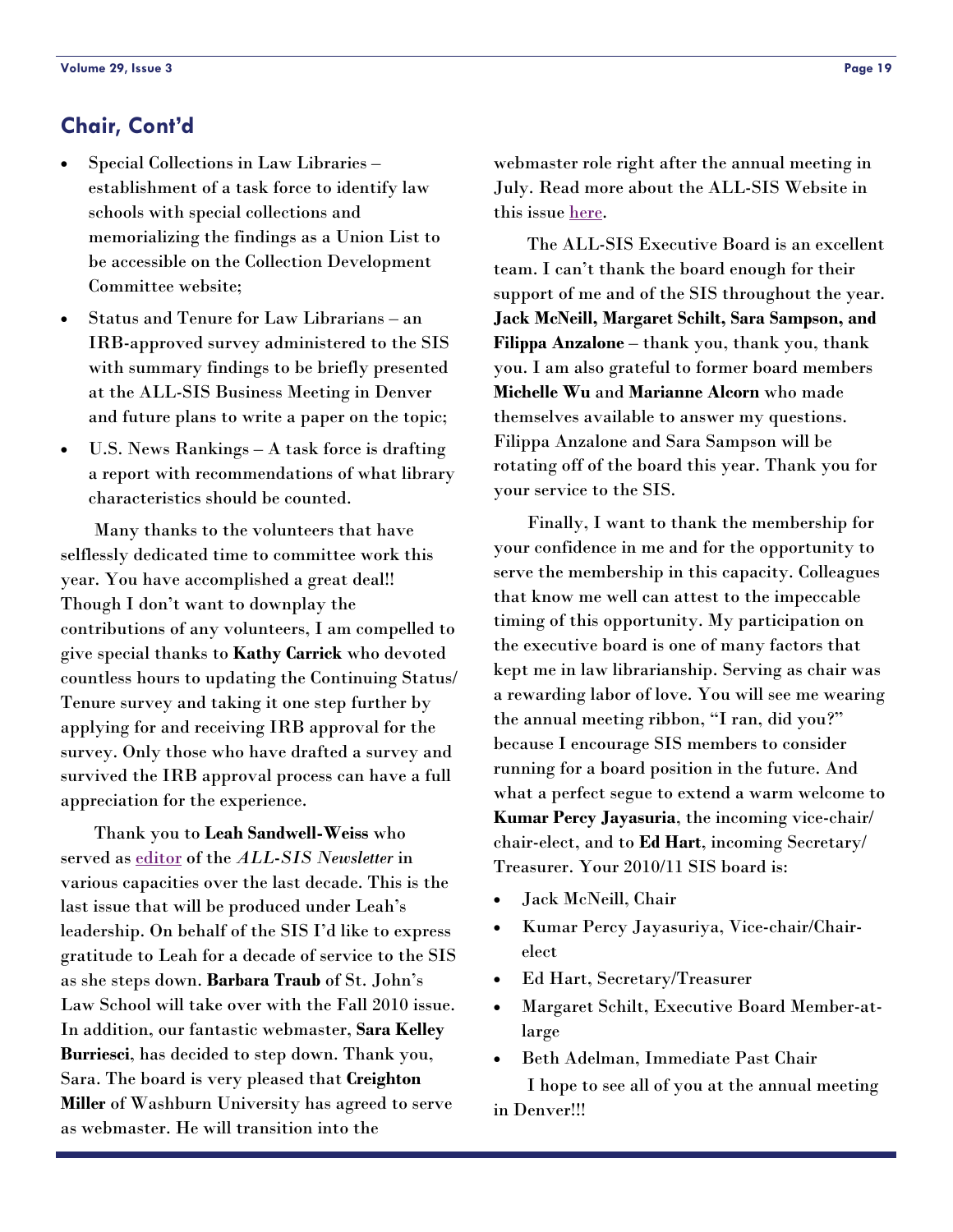### **Survey Roundup**

<span id="page-19-0"></span>I-Wei Wang UC Berkeley School of Law Library

 This article compiles the results reported from informal surveys circulated via the ALL-SIS listserv from January to mid-May 2010. Questions posed via the forum which received minimal response or which sought qualitative or narrative responses that could not be readily quantified have been omitted.

### **Legal Research Teaching & Materials**

**Question:** Examples for teaching use of legislative history in cases

**Summary:** 9 responses –

- *Cutter v. Wilkinson*, 544 U.S. 709 (2005);
- *Flores Figueroa v. United States*, \_\_\_ U.S. \_\_\_, 129 S. Ct. 1886, 173 L. Ed. 2d 853 (2009) (aggravated identity theft case using House report, with concurrence rejecting reliance on legislative history); cf. *United States v. Villanueva-Sotelo*, 515 F.3d 1234 (2008) (lower court reliance on legislative history of same statute);
- *Alaska Sport Fishing Ass'n v. Exxon Corp.*, 34 F.3d 769 (9th Cir. 1994);
- Stephen Breyer, *On the Uses of Legislative History in Interpreting Statutes*, 65 S. Cal. L. Rev. 845 (1992) (numerous examples, such as "drafting error," citing *United States v. Falvey*, 676 F.2d 871 (1st Cir. 1982));
- *United States v. Gonzales*, 520 U.S. 1 (1997) (concurrent state and federal sentences);
- *Wallace v. Jaffries*, 472 U.S. 38 (1985) (Alabama moment of prayer case, relying on newspaper article to determine law had religious purpose);
- *Eldred v. Ashcroft*, 537 U.S. 186, 210 (2003 (relying on House and Senate Reports to

conclude Congress did not intend to make copyright unlimited);

- *Ninth Ave. Remedial Group v. Chalmers*, 946 F. Supp. 651 (N.D. Ind. 1996);
- *United States v. Milk*, 281 F.3d 762 (8th Cir. 2002) (whether "tribal housing authority" was within statutory meaning of "public housing authority" as used in 21 U.S.C. §§ 860 and 841 (a)(1), where P.L. 103-322 specifically included Indian housing authorities within the definition of "public housing agency," but P.L 104-330 deleted clarifying phrase).

**Source:** Shaun Esposito, Head of Public Services and Adjunct Assistant Professor of Legal Research at University of Arizona College of Law Library Posted April 22, 2010. Subject: Seeking Recent Example of Court's Use of Federal Legislative History--UPDATE

**Question:** Law schools with distance education/ online courses

**Summary:** Large but unspecified number requests for information resulted in posting of **Survey of Distance Education Opportunities Available in American Law Schools**, conducted by the Reference Department at the Fordham Law School Library, Fall 2009 (subsequently updated based on new information provided about online substantive law courses in response to posting), at [http://lawlib1.lawnet.fordham.edu/pdf/](http://lawlib1.lawnet.fordham.edu/pdf/distance_ed.pdf) [distance\\_ed.pdf](http://lawlib1.lawnet.fordham.edu/pdf/distance_ed.pdf).

**Source:** Karin Johnsrud, Head of Reference at Fordham Law School Library, in response to question posed by Prano Amjadi, Director of Public Services at Santa Clara University Law Library.

Posted February 4, 2010. Subject: Survey of Online and distance learning programs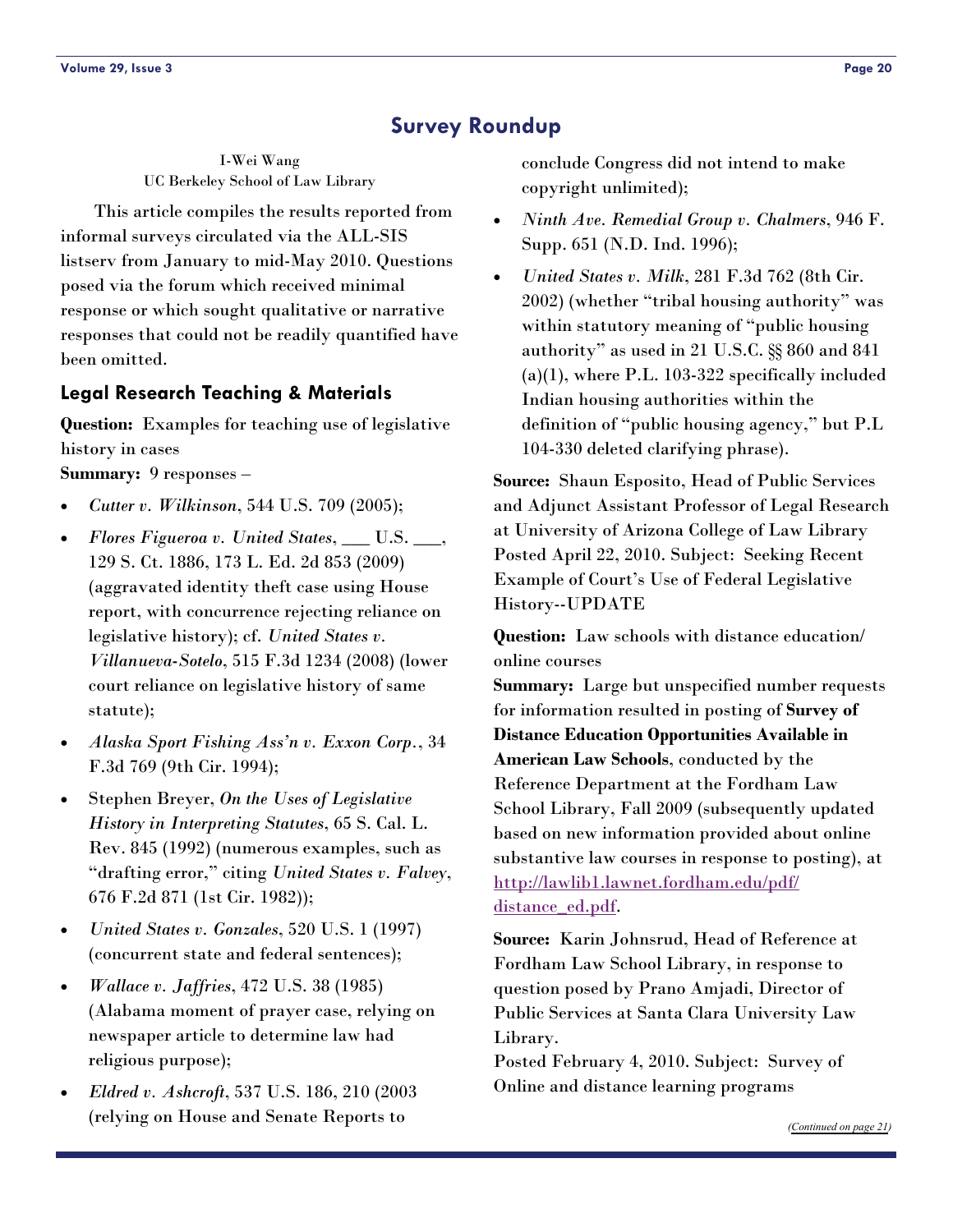### <span id="page-20-0"></span>**Survey Roundup, Cont'd**

### **Faculty/Student Services & Programs**

**Question:** Scheduling software for meetings or classrooms

**Summary:** 9 responses –

- AppointLink (1 response)
- Appointment Plus ([www.appointment](http://www.appointment-plus.com/)[plus.com/](http://www.appointment-plus.com/)) (2 responses);
- Meeting Room Manager from NetSimplicity ([www.netsimplicity.com/\)](http://www.netsimplicity.com/) (2 responses;)
- Resource Scheduler ([www.peoplecube.com/](http://www.peoplecube.com/products-resource-scheduler.htm) [products-resource-scheduler.htm\)](http://www.peoplecube.com/products-resource-scheduler.htm) (1 response);
- MySignUp.com ([www.mysignup.com/\)](http://www.mysignup.com/) (1 response);
- Open source packages proposed (2 responses):
	- MRBS (information ([http://](http://mrbs.sourceforge.net/) [mrbs.sourceforge.net/\)](http://mrbs.sourceforge.net/) and downloads ([http://sourceforge.net/projects/mrbs/\)](http://sourceforge.net/projects/mrbs/) via SourceForge) (2 responses);
	- PHPScheduleit! (downloads via SourceForge ([http://sourceforge.net/](http://sourceforge.net/projects/phpscheduleit/) [projects/phpscheduleit/](http://sourceforge.net/projects/phpscheduleit/))) (1 response).
- Narrative descriptions of functionality, user response, etc., and links to interface sites included in source posting.

**Source:** Pamela Melton, Associate Director for Administration at Coleman Karesh Law Library, University of South Carolina School of Law. Posted March 18, 2010. Subject: scheduling software results

(Additional information posted by Yolonda P. Harrison, Assistant Professor & Reference/ Electronic Resources Law Librarian at Seton Hall University School of Law Library, on March 18, 2010. Subject: re: scheduling software results)

### **Collection Management & Cataloging**

**Question:** Managing password (non-IP address based) access to electronic resources **Summary:** 16 responses [as tabulated by compiler]

- Only IP-authenticated resources are offered (no resources requiring additional password): 1;
- Access information available to law school or university affiliates only via centralized, password-protected site: 5;
- Catalog record refers patron to service desk access where information is available: 12:
	- Staff performs searches for patron (mediated searching): 2;
	- Staff logs in patron without revealing password (mediated login): 3;
	- Also mentioned web site listing that refers patron to service desk: 7.
- Also mentioned preference for IPauthenticated and/or off-campus proxy server access for faculty and students: 5.
- Narrative descriptions included in source posting.

**Source:** Colleen Ostiguy, Electronic Services Librarian at Albany Law School Library. Posted January 28, 2010. Subject: Responses: Patron access to password protected materials

**Question:** Cancelling state codes in print **Summary:** 17 responses –

- Cancelled at least some state codes: 6;
- Current subscriptions to all state codes: 5;
- Bluebook is driving some decisions not to cancel codes (and wish the Bluebook would address these issues): 7;
- Using ILL to fill the gap: 9;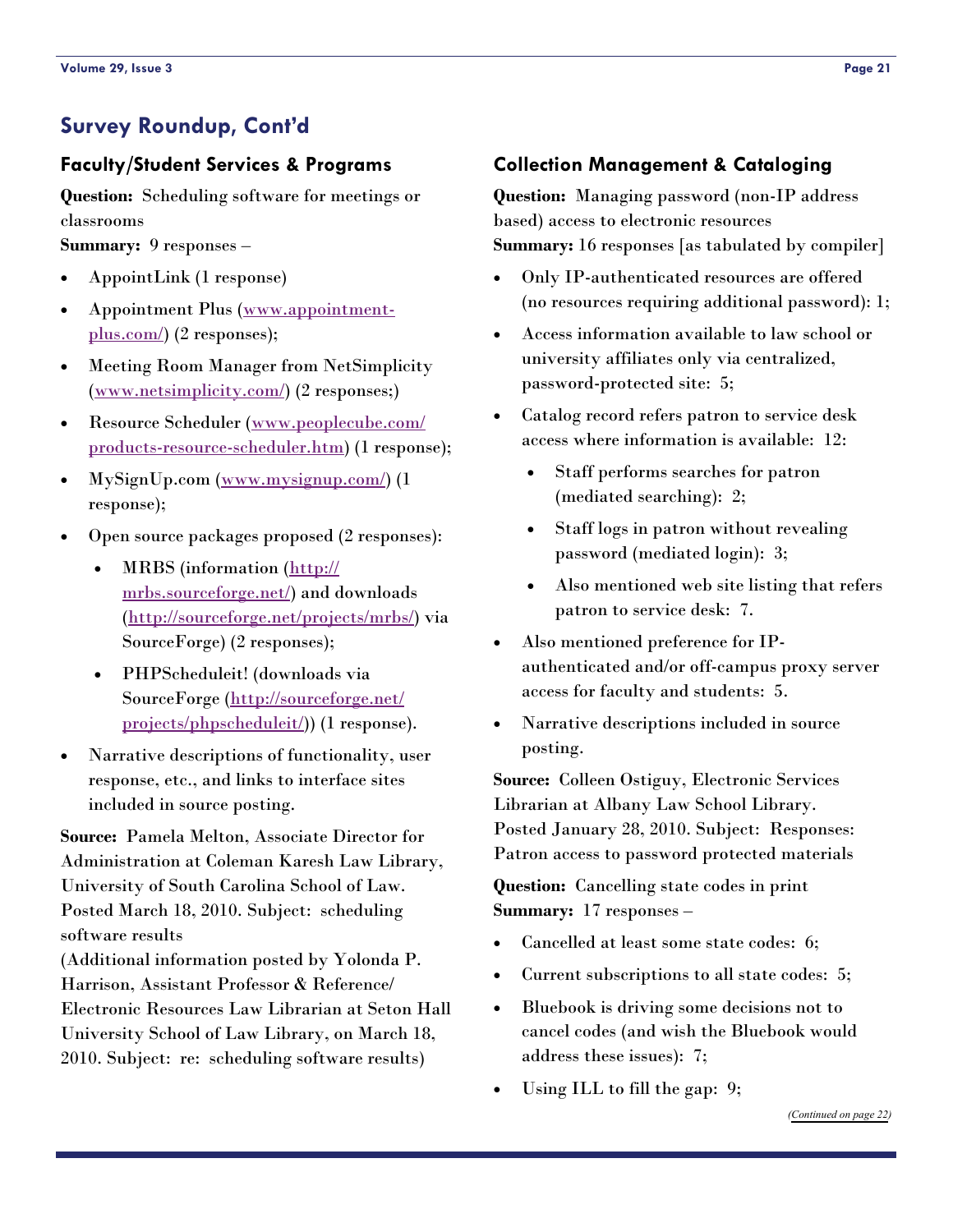# <span id="page-21-0"></span>**Survey Roundup, Cont'd**

 Full narrative responses (including one suggestion for how to comply with Bluebook citation rule without referring to print code) in source posting.

**Source:** Stephanie Midkiff, Law Reference Librarian at University of Oregon Law Library. Posted February 12, 2010. Subject: Cancelled State Codes Responses

### **New Publications, Resources & Technologies**

**Question:** Law school strategic plans available online

**Summary:** (Searched law school websites on January 7, 2010; last viewed May 15, 2010)

- University of Baltimore [http://law.ubalt.edu/](http://law.ubalt.edu/template.cfm?page=7) [template.cfm?page=7](http://law.ubalt.edu/template.cfm?page=7)
- Capital University [www.law.capital.edu/](http://www.law.capital.edu/About/StrategicPlan.asp) [About/StrategicPlan.asp](http://www.law.capital.edu/About/StrategicPlan.asp)
- University of Cincinnati [www.law.uc.edu/](http://www.law.uc.edu/about/plan/) [about/plan/](http://www.law.uc.edu/about/plan/)
- University of Colorado [www.colorado.edu/](http://www.colorado.edu/law/about/completeStrategicPlan.pdf) [law/about/completeStrategicPlan.pdf](http://www.colorado.edu/law/about/completeStrategicPlan.pdf)
- University of Denver [http://law.du.edu/](http://law.du.edu/documents/about/SCOL-Strategic-PlanFinal.pdf) [documents/about/SCOL-Strategic-](http://law.du.edu/documents/about/SCOL-Strategic-PlanFinal.pdf)[PlanFinal.pdf](http://law.du.edu/documents/about/SCOL-Strategic-PlanFinal.pdf)
- Drake [www.law.drake.edu/alumni/docs/](http://www.law.drake.edu/alumni/docs/strategicPlan2004.pdf) [strategicPlan2004.pdf](http://www.law.drake.edu/alumni/docs/strategicPlan2004.pdf)
- University of Elon [www.elon.edu/e-web/](http://www.elon.edu/e-web/administration/president/new_century/) [administration/president/new\\_century/](http://www.elon.edu/e-web/administration/president/new_century/)
- University of Georgia [www.uga.edu/](http://www.uga.edu/strategicplanning/part4/law.html) [strategicplanning/part4/law.html](http://www.uga.edu/strategicplanning/part4/law.html)
- University of Houston [www.law.uh.edu/](http://www.law.uh.edu/news/additional/StrategicPlan.pdf) [news/additional/StrategicPlan.pdf](http://www.law.uh.edu/news/additional/StrategicPlan.pdf)
- University of Indiana (Bloomington) [www.law.indiana.edu/about/doc/](http://www.law.indiana.edu/about/doc/strategic_plan.pdf) [strategic\\_plan.pdf](http://www.law.indiana.edu/about/doc/strategic_plan.pdf)
- Northwestern University [www.law.northwestern.edu/difference/](http://www.law.northwestern.edu/difference/strategicplan.html) [strategicplan.html](http://www.law.northwestern.edu/difference/strategicplan.html)
	- Process [www.law.northwestern.edu/](http://www.law.northwestern.edu/difference/strategic.html) [difference/strategic.html](http://www.law.northwestern.edu/difference/strategic.html)
- University of South Carolina [http://law.sc.edu/](http://law.sc.edu/administration/strategic_plan/) [administration/strategic\\_plan/](http://law.sc.edu/administration/strategic_plan/)
- Thomas Cooley [www.cooley.edu/overview/](http://www.cooley.edu/overview/strategic_planindex.htm) [strategic\\_planindex.htm](http://www.cooley.edu/overview/strategic_planindex.htm)
- University of Wisconsin [www.law.wisc.edu/](http://www.law.wisc.edu/about/strategic-planning.html) [about/strategic-planning.html](http://www.law.wisc.edu/about/strategic-planning.html)
- York University [www.osgoode.yorku.ca/about/](http://www.osgoode.yorku.ca/about/documents/plan_for_the_law_school_2006-2010.pdf) [documents/plan\\_for\\_the\\_law\\_school\\_2006-](http://www.osgoode.yorku.ca/about/documents/plan_for_the_law_school_2006-2010.pdf) [2010.pdf](http://www.osgoode.yorku.ca/about/documents/plan_for_the_law_school_2006-2010.pdf)

**Source:** Ellen Platt, Senior Reference Librarian at Santa Clara University Law Library.

Posted February 5, 2010. Subject: Final list of online strategic plans

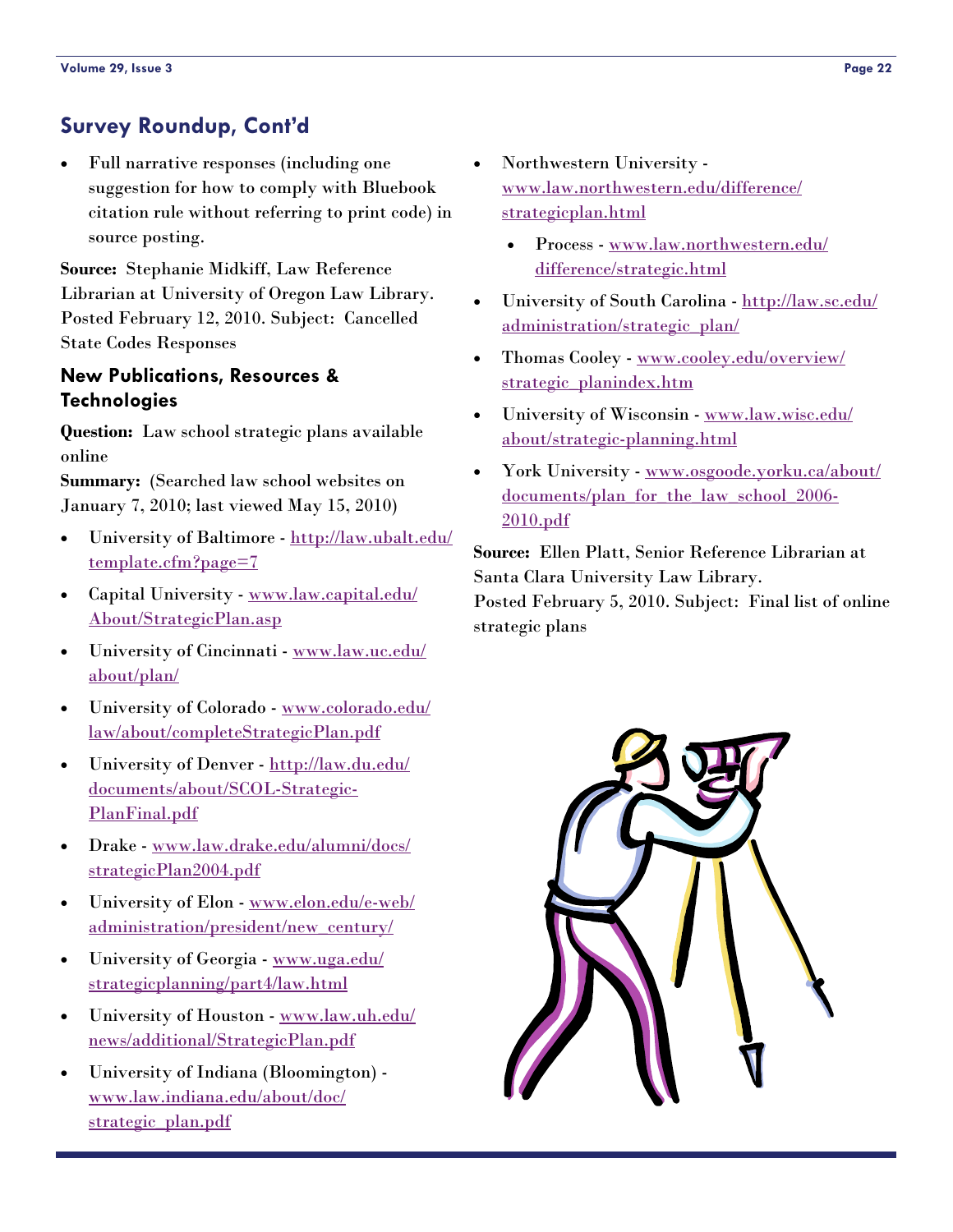### **A New View of Law Librarianship**

Jennifer Allison Pepperdine Law School Library

*Note: This is the third in a series of columns about the experiences of those new to the academic law librarianship profession--ed.* 

 I hope that everyone reading this has survived the end of the school year and is enjoying a nice, leisurely start to the summer. The final push to the end of the semester was especially hectic for me this year. However, I am now relishing the chance to slowly start work on a new research project. I am currently finishing up my library degree, and I just completed a class in correctional librarianship, in which we learned about libraries and librarians in a prison environment. This is a really fascinating topic, and I was inspired to learn more about regulations that control which publications are permitted in prisons. Specifically, I am interested in how these types of regulations balance librarianship principles, institutional security requirements, and First Amendment concerns. I look forward to discovering more broadly how this works as I continue researching this topic through-out the summer and into the foreseeable future.

 What I am really interested in talking about for this column, however, is my recent experience providing instructional assistance for our law school's Advanced Legal Research course. This was the first time that I had done this, and I found it to be amazingly rewarding. I was brought in to help instruct on three topics that are of great interest to me: administrative law, international law, and foreign law.

 As I was developing some of the content for the international law research class, I found myself going back to the presentation on UN Legal Research that I attended during last year's AALL conference. I had always meant to go back and really study the lecture handouts created by UN

librarians Susan Kurtas and Maria Paniagua, and the preparation for this class finally provided the perfect opportunity to do so.

 During this process, I ended up developing a guide for researching United Nations legal materials for our library. This guide specifically discusses how to interpret UN documents symbols and how to use the bibliographic resources that are available through the UN website and elsewhere to find UN documents. It also discusses how to find UN materials in HeinOnline, a topic I felt much more comfortable talking about after having participated in HeinOnline's United Nations Law Collection webinar earlier this year.

 It was through the experience of creating the research guide that I learned enough about the topic to talk about it in front of a classroom full of law students, most of whom knew practically nothing about UN documentation. Not only that, but this experience also gave me the confidence to help develop research exercise questions that required the students to find and evaluate UN materials. Now, I am pretty sure that most of these students will never have to research UN legal documents once they enter into practice. However, the students' experience with UN research in our class showed them that they should not be daunted by any legal research tasks, even in areas that are unfamiliar to them.

 Of course, taking advantage of educational and professional development opportunities as they arise really helped make all of this possible for me. This is my message here to newer librarians – there is so much that we don't know, and so many opportunities to learn. It can only benefit us, and increase our professional confidence and competence, to take advantage of as many of them as we can.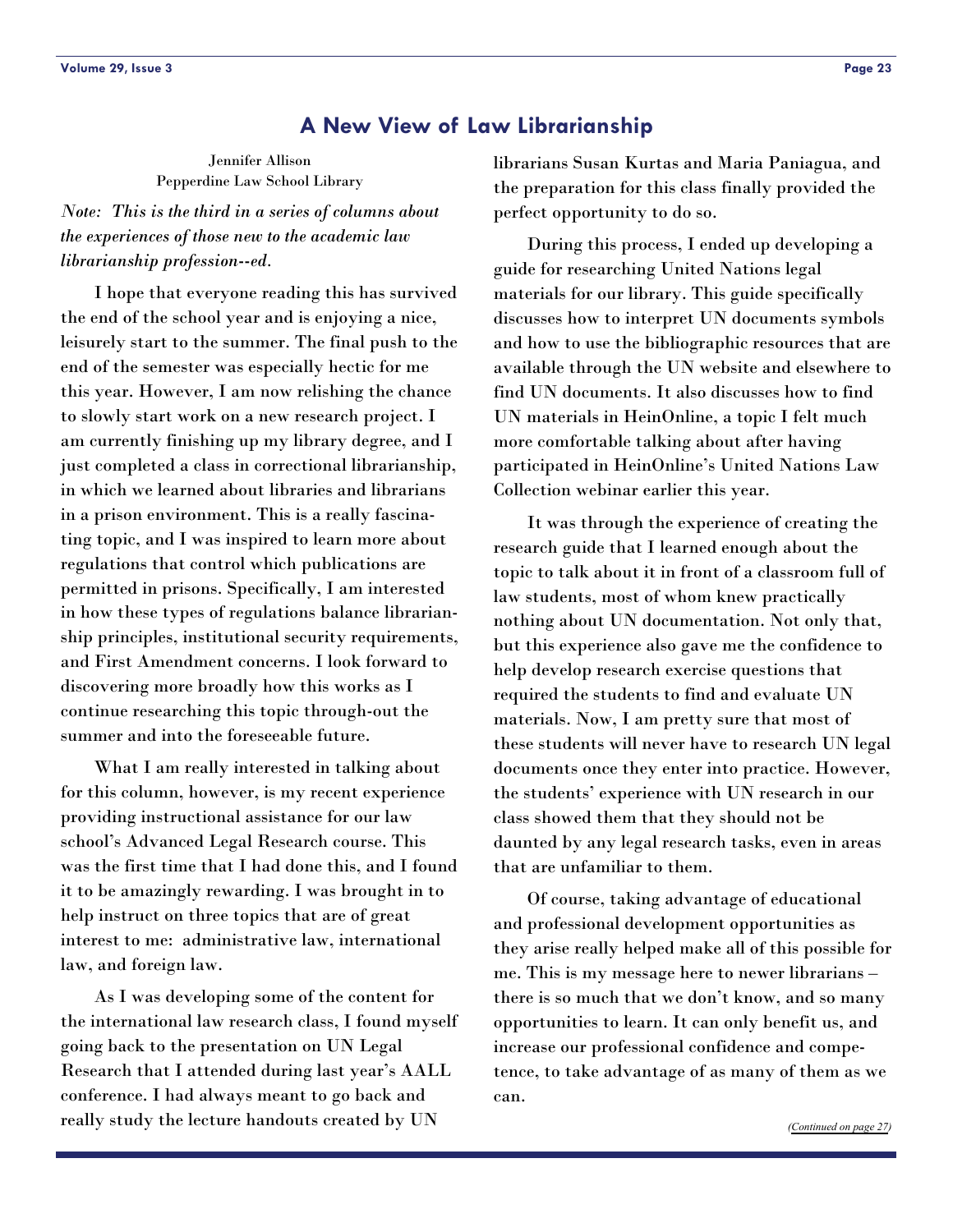### **A Law Librarian in the Dark**

Yasmin Alexander Deane Law Library, Hofstra University School of Law

 Welcome to the summer edition of *A Law Librarian in the Dark*. In this issue, I will review a documentary that has received critical acclaim for its examination of environmental disaster, class action litigation, multinational corporations and celebrity causes.

 I first learned about the documentary "Crude" while scanning the program for the 2009 New York Human Rights Watch Film Festival. Dubbed as the inside story of the "Amazon Chernobyl" case, the film caught my eye, both because of the positive reception it had received and because it deals with an interesting area of the law - class action environmental litigation.

 The movie begins quietly - a lone woman in Amazon rain forest talks about the problems that were brought to her family and community by oil companies. She speaks about the contaminated land, the polluted water, the sickness and the deaths that came when the oil companies came. She is one of the last members of the Cofan, a community indigenous to the northeastern area of Ecuador.

#### She sings a song:

We lived upon the river of rich, clean waters. With the arrival of the company and their contamination, my brothers are now dead. I am the only survivor of my family. The message of my song is to tell the world, so the world can know what has been done.

 From this quiet beginning, the movie spins into a complicated and moving story about a class action lawsuit brought on behalf of 30,000 Ecuadorans against Chevron for the pollution of the Amazon rain forest in which they live. The documentary covers years 2006 and 2007 in a case

which has been litigated for more than fourteen years. Through interviews, footage of judicial inspections and scenes with attorneys and litigants, both sides of the controversy are represented. Families who have been affected with cancer explain the sorrow they have had to undergo. Pits of sludge, foul water and dead animals are shown. A local nurse treats babies with terrible skin rashes. On the other hand, there are several interviews with a Chevron environmental scientist who insists there are no increased cancer rates in the area and that the water is not contaminated and lawyers for Chevron shift the blame to the state run oil company which had been drilling there since the 1990s.

 Despite the movie's attention to presenting both sides of the story, the center of the drama is the team of Plaintiff attorneys - Steven Donziger, a brash American, and Pablo Fajardo, a reserved Ecuadoran attorney who is cast as the David in a 14 year legal battle against the Goliath that is Chevron. We see the attorneys trudging through polluted fields in the jungle, arguing before judges in Ecuadoran courtrooms, and prepping their clients at a Marriott in Houston. It is clear that the plaintiffs' attorneys dedicate every waking moment to this frustrating case.

 Events take a turn when the case starts gets attention and support from the new president Rafael Correa. The president condemns the oil companies for contaminating the environment and subjecting the Ecuadoran people to pollution. Shortly thereafter, *Vanity Fair* publishes an article about Fajardo and his struggle and celebrity Trudie Styler (wife of Sting) publicizes his cause stating "these people have been systematically poisoned." The documentary presents a world in which people from many walks of life – from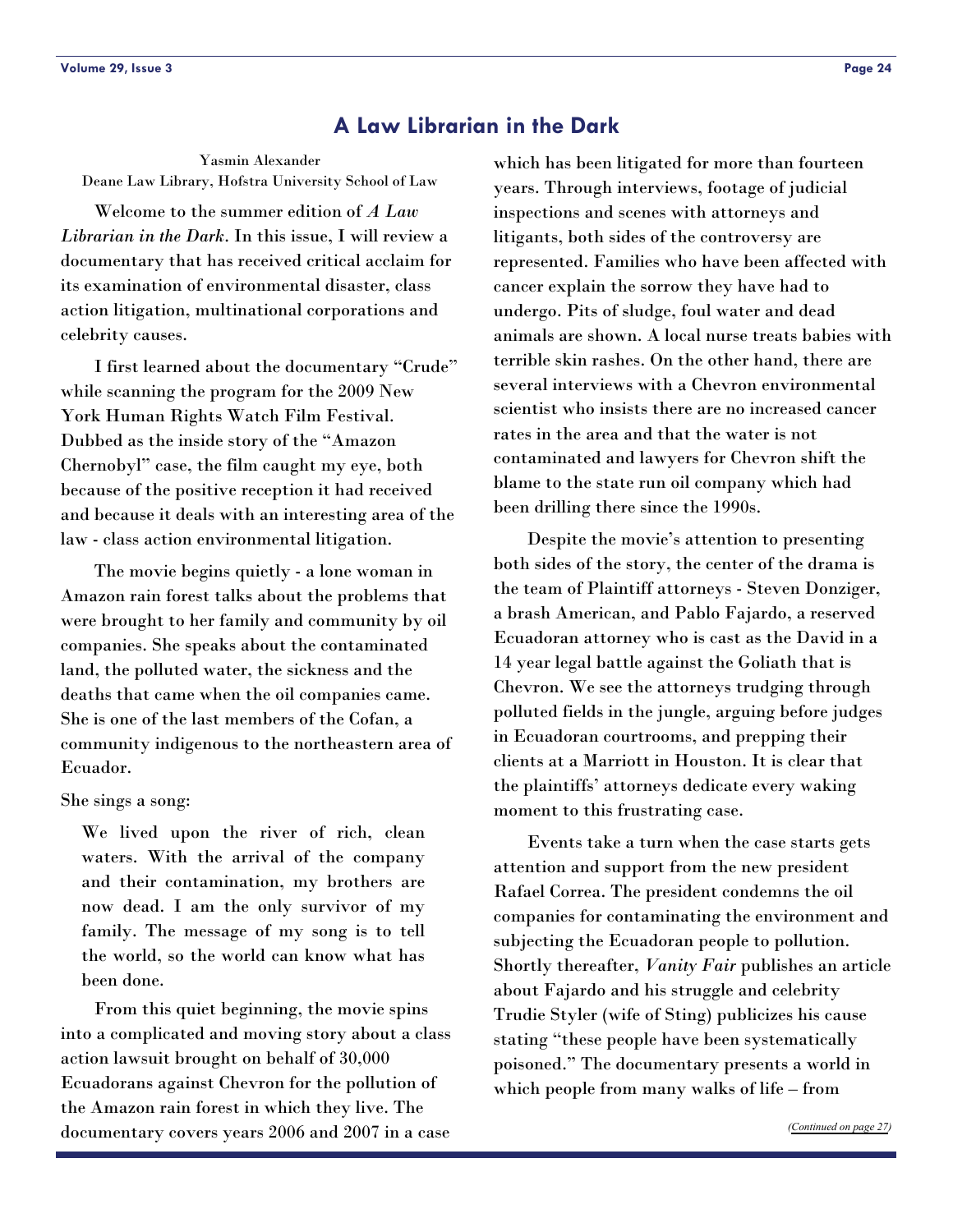### **Member News**

<span id="page-24-0"></span>Sue Kelleher Texas Tech University Law Library

### **Events & Awards**

**Lee Ryan**, Senior Reference Librarian at the Dorraine Zief Law Library, **University of San Francisco School of Law**, since 1987, received the Fr. William Dunne Award at the university's Merit Award ceremonies on May 4, 2010. The award is the highest individual honor that USF bestows, recognizing an individual who has demonstrated excellence to USF and the community at large through service, creativity, innovation and leadership, above and beyond the scope of regular job duties.

**Joel Fishman**, Asst. Director for Lawyer Services, **Duquesne University Center for Legal Information/Allegheny County Law Library**, has been appointed a member to the Pennsylvania Bar Association Constitutional Reform Commission; President, Western Pennsylvania Law Library Association (2010-11), as well as Law School representative on Duquesne University Faculty Senate.

**James M. Donovan**, the Faculty and Access Services Librarian at the **University of Georgia Law Library**, has won the 2010 AALL Spectrum Article of Year Award for his article *Back Away from the Survey Monkey!: Optimize Research Results with an Honest Assessment of Methodology* which appeared in the November 2009 issue and is available at [www.aallnet.org/products/pub\\_sp0911/](http://www.aallnet.org/products/pub_sp0911/pub_sp0911_Monkey.pdf) [pub\\_sp0911\\_Monkey.pdf](http://www.aallnet.org/products/pub_sp0911/pub_sp0911_Monkey.pdf).

**Carol Parker** received the 2010 AALL LexisNexis Call for Papers Award, Open Division, for her recent manuscript, *The Need for More Uniform and Consistently Rigorous Standards for Assessing Law Librarian Performance in Tenure and Continuous Appointment Policies*, available at: [http://](http://works.bepress.com/aallcallforpapers/) [works.bepress.com/aallcallforpapers/.](http://works.bepress.com/aallcallforpapers/) Carol Parker is the Keleher Professor of Law, and Associate Dean for Library and Information Technology at the **University of New Mexico School of Law**.

**Carol Avery Nicholson**, **University of North Carolina**, is the recipient of the TS-SIS Renee D. Chapman Memorial Award for Outstanding Contributions in Technical Services Law Librarianship for 2010.

### **New Positions and Promotions**

**Robb Farmer**, Assistant Director for Research Services, **Faulkner University Thomas Goode Jones School of Law Library**, was promoted to Assistant Director for Research Services.

**Michelle Cosby** joined the **North Carolina Central University School of Law Library** staff as the Faculty Services Librarian

on May 6, 2010. She is active at the national and regional levels of the American Association of Law Libraries. Previously, Cosby was the Information Services Librarian at the University of Miami, where she taught a variety of bibliographic instruction courses. In November 2007, she joined the staff of the University of Kentucky College of Law Library as a Reference Librarian, where she provided reference services to patrons. Michelle received her J.D. and her M.L.S. from Indiana University – Bloomington in 2006 and is a member of the Indiana State Bar.

**Mitch Silverman** is the new Emerging Technologies, Reference, and Instructional Services Librarian at the **Shepard Broad Law Center of Nova Southeastern University**. He is a December, 2008, alumnus of the Florida State University College of Information, a member of the Gamma Chapter (FSU) of Beta Phi Mu, and a 1998 graduate of the Florida State University College of Law. Mitch practiced law for ten years before transitioning to library-based information work, and volunteered as a Reference Administrator and Senior Reference Administrator for the Internet Public Library while in information school.

**Barbara Bintliff** will be the new director of the **Tarlton Law Library and Jamail Center for Legal Research** and Joseph C. Hutcheson Professor in Law, The University of Texas. Currently the law library director at the University of Colorado at Boulder, she will join Tarlton in the fall. For more information, see [www.utexas.edu/law/](http://www.utexas.edu/law/news/2010/040710_barbara_bintliff.html) [news/2010/040710\\_barbara\\_bintliff.html](http://www.utexas.edu/law/news/2010/040710_barbara_bintliff.html).

**Eric W. Young** has been hired as the Assistant Dean for Library & Technology Services at the **Shepard Broad Law Center of Nova Southeastern University**.

**Barbara Swatt-Engstrom**, Reference Librarian, and **Kent Milunovich**, Technical Services/Systems Librarian, were promoted from the rank of assistant librarian to associate librarian at the **Seattle University Law Library**. **Kara Phillips**, Collection Development Librarian/Associate Director, was also promoted from the rank of associate librarian to full librarian.

**Kris Helge, Texas Wesleyan School of Law Dee J. Kelly Law Library**, has joined the Law Library faculty. Kris's new title is Public Services Librarian and his rank is Assistant Professor. Kris most recently worked at the Baylor Law Library.

**Joan Stringfellow**, **Dee J. Kelly Law Library, Texas Wesleyan University School of Law**, has been promoted to Associate Professor effective with the 2010-2011 academic year.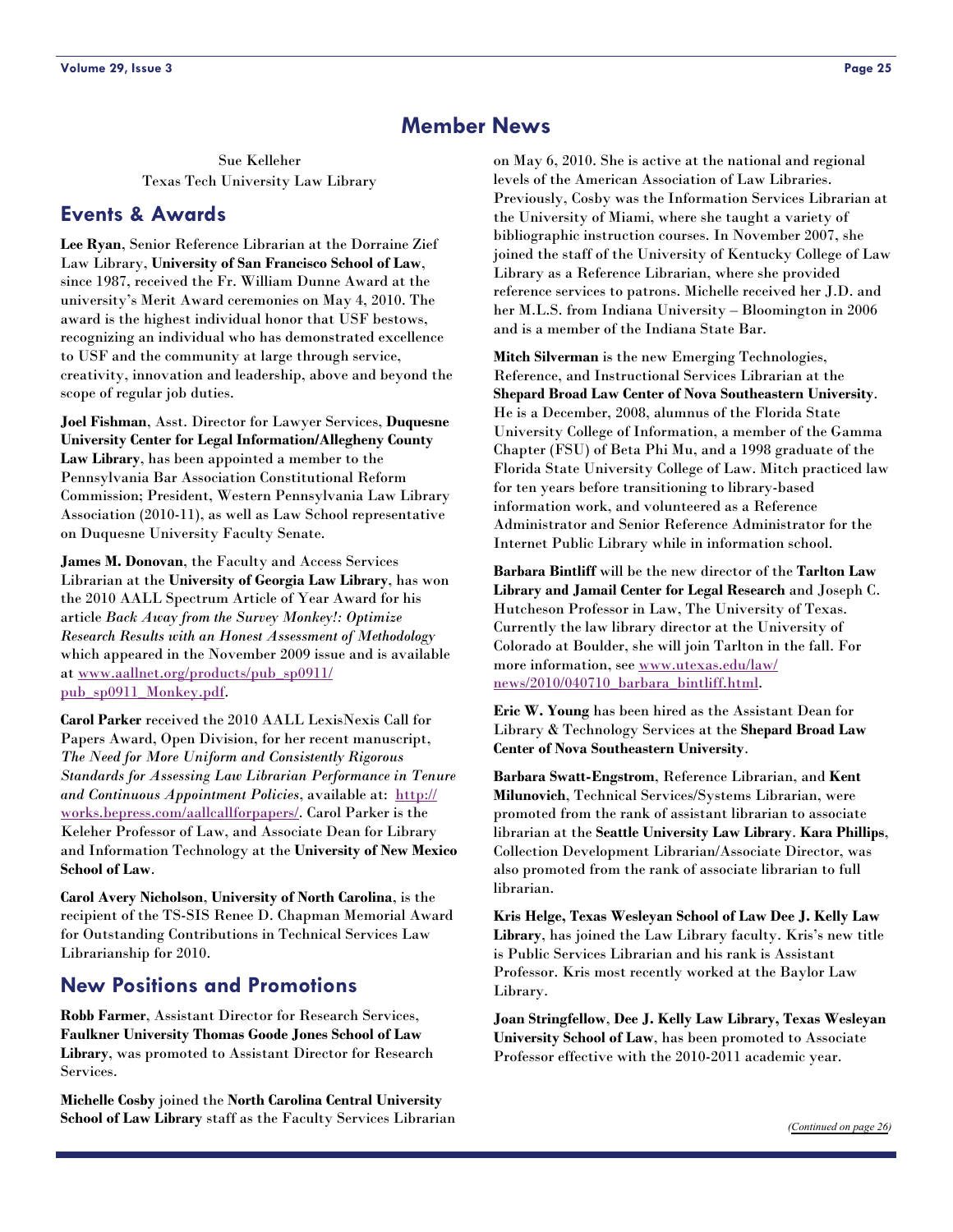### <span id="page-25-0"></span>**Member News, Cont'd**

**Shikha Gupta** recently joined the Gould Law Library of **Touro Law Center** in Central Islip, New York, as "Reference Librarian and Library Webmaster." She received her J.D. from New York Law School and an M.L.S. degree from Queens College Graduate School of Library and Information Studies. She previously practiced law with New York City Administration for Children's Services and also with Legal Services for the Elderly in Queens. While pursuing a library science degree, she served as a law clerk to Honorable Ute Wolff Lally of the Nassau County Supreme Court.

**Rhonda Wiseman** joined the **University of Cincinnati** in early April. Rhonda is a library assistant behind the scenes in the technical services area. Rhonda has several years experience in libraries. **Shannon Kemen** is the newest reference librarian. Shannon has her J.D. from the Chase College of Law at Northern Kentucky and her M.L.S. from the University of Kentucky. She has been working as a librarian for Keating Meuthing & Klekamp and as an adjunct legal research instructor at Chase.

The Lawton Chiles Legal Information Center at the **University of Florida Levin College of Law** is proud to announce the hiring of **Jennifer Wondracek (Greig)** as our new Instructional Services/Reference Librarian. Jennifer's role is to support the distance learning efforts at the college and one way she do that is via her own distance teaching of advanced legal research.

**Heather Hamilton** is the new Reference and Research Services Librarian at the **University of Richmond School of Law**. In addition to handling reference and research requests, she will be teaching first-year legal research in the lawyering skills program. Heather holds her J.D. degree from William and Mary School of Law. She received her Master's in Library Sciences from Drexel University and a B.A. in English Literature and a B.A. in History from the University of Cincinnati. Prior to joining the University of Richmond, she was the Foreign, Comparative and International Law Librarian at Louisiana State University Law Center.

As of July 1, **Carol Watson** will become the new Director of the Law Library at the **University of Georgia Alexander Campbell King Law Library**, where she will oversee Library and Computing Services for the School of Law. She succeeds **E. Ann Puckett**, who is retiring effective June 30.

**Karen Nuckolls** has been named as Interim Director of the **University of Kentucky Law Library**.

**Ernesto Longa** was promoted to Associate Professor of Law Librarianship at the **University of New Mexico School of Law Library**.

The Gallagher Law Library, **University of Washington School of Law** welcomes a new Reference Librarian, **Trinie Thai-Parker**, who started March 1, 2010. Trinie comes from the Harvard Law Library where she was employed as a Librarian for Foreign, Comparative, and International Law for the past 4 years. Trinie earned her M.S.L.I.S. from the University of Illinois, Champaign-Urbana, and her LL.B. from the University of Leeds in Law and Chinese Studies. She also holds an LL.M. from the European Academy of Legal Theory in Belgium and a B.S. in International Relations from the London School of Economics and Political Science.

### **Publications/Presentations**

**Joel Fishman, Duquesne University Center for Legal Information/Allegheny County Law Library**, authored **Punishment in the Harry Potter Novels**, in The Law and Harry Potter 119 (Jeffrey E. Thomas & Franklin G. Snyder eds., 2010); with Amy Lovell, *Pennsylvania Administrative Law: An Introduction to the Independent Regulatory Review Commission and Its Website*, WPLLA Newsletter, Spring 2010 at 1; *Index to Fiduciary Review (1933-2009)* and *Index to the American Journal of Legal History Volumes 1-49 (1957- 2007)*. He also taught the English History to 1715 course, History Department, Duquesne University (Spring 2010).

**Rhea Ballard-Thrower, Howard University Law Library**, had two case entries published in the Encyclopedia of African American Education, edited by Kofi Lomotey (Sage, 2010). The two case entries in the encyclopedia are: *Dayton Board of Education v. Brinkman, I and II*, pages 208-212; and *Freeman v. Pitts*, pages 271-274.

**Terry Ballard** (Assistant Director of Technical Services for Library Systems, **New York Law School**) and **Anna Blaine** (Reference Librarian, **New York Law School**) authored *The Changing Face of Current Awareness Reporting in Law Libraries* (2010), New Library World 111 (3/4) 104.

**Nichelle Perry**, Assistant Director at the **North Carolina Central University School of Law Library**, co-authored, a **GD-SIS State Bibliography: Guide to North Carolina Legal and Law-Related Materials** with **Donna Nixon** and **Jason Soward**.

**Sarah Gotschall**, Reference Librarian & Adjunct Assistant Professor of Legal Research, Daniel F. Cracchiolo Law Library, **James E. Rogers College of Law**, The University of Arizona, recently published *Teaching Cost-Effective Research Skills: Have We Overemphasized Its Importance?*, 29 Legal Reference Services Q. No. 2, at 149. The article is available online at [www.informaworld.com/smpp/](http://www.informaworld.com/smpp/content~db=jour~content=a922219297~frm=titlelink) [content~db=jour~content=a922219297~frm=titlelink](http://www.informaworld.com/smpp/content~db=jour~content=a922219297~frm=titlelink).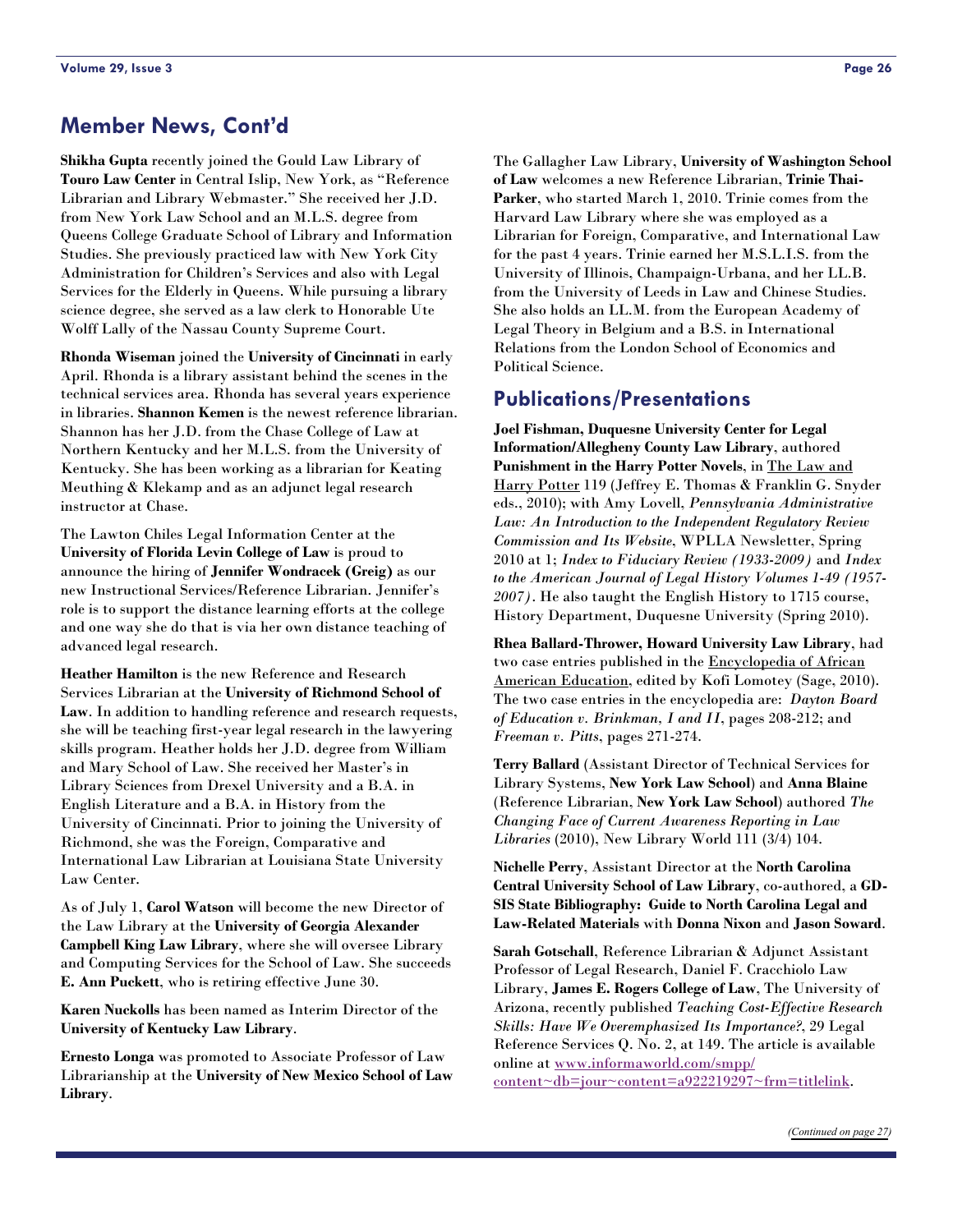### <span id="page-26-0"></span>**Member News, Cont'd**

**Mitch Silverman**, **Shepard Broad Law Center of Nova Southeastern University**, published an article in the Spring 2010 South Florida Association of Law Libraries newsletter, *Teach a Librarian to Fish: Lessons Learned from the Web 2.0 Challenge*.

At the SWALL meeting held in Waco, Texas, during April 8 -10, two librarians from **St. Mary's University Sarita Kenedy East Law Library** made presentations and moderated panel discussions:

- **Mike Martinez**, Head of Student Services, moderated the *Techie Petting Zoo* program. He also spoke at the program, *Not Your Grandma's Student Services*.
- **Katy Stein**, Faculty Services Librarian, moderated the panel, *Publish or Perish: The Benefits of Publication in the Academic and Law Firm Setting*.

**Seattle University Law Library** Collection Development Librarian/Associate Director, **Kara Phillips**, has coauthored an article entitled *A Tragedy of the Commons: Property Rights Issues in Shanghai Historic Residences* to be published in the Penn State International Law Review. For a sneak peak, see the Seattle **University School of Law**'s *Legal Studies Research Paper Series* at: [http://](http://papers.ssrn.com/sol3/papers.cfm?abstract_id=1564413) [papers.ssrn.com/sol3/papers.cfm?abstract\\_id=1564413](http://papers.ssrn.com/sol3/papers.cfm?abstract_id=1564413). The Seattle University School of Law's new **Legal Studies Research Paper Series** on SSRN is co-edited by Reference Librarian, **Kerry Fitz-Gerald**.

**Roberta F. Woods, University of Hawaii**, recently published an article, *From Federated Search to the Universal Search Solution*, 58 The Serials Librarian 141 (2010).

### **In the Dark, Cont'd**

celebrities to corporate shareholders to indigenous families are connected and must deal with the consequences of environmental catastrophe.

 The Crude DVD was released on February 23, 2010, by First Run Features. Special Features include audio commentary by director Joe Berlinger and an interview with Joe Berlinger and Trudie Styler.

### **Mini-Sessions, Cont'd**

promoting the services of the library. Since the end of the class, every member of the course has come to me and asked for assistance. In fact, one student is now employed by the law library and has shown some interest in the law library profession. If you have been unable to provide additional legal research to the students, the curriculum-supporting mini-training session may be the best way for you to get out of the library and into the classroom.

### **New View, Cont'd**

Wishing you all a productive and restful summer!

 PS – I would like to personally thank the AALL-SIS Newsletter Editor, Leah Sandwell-Weiss, for her support and encouragement. As was recently announced, Barbara Traub is assuming the newsletter editorship in the near future. I am looking forward to working with Barbara on future issues.